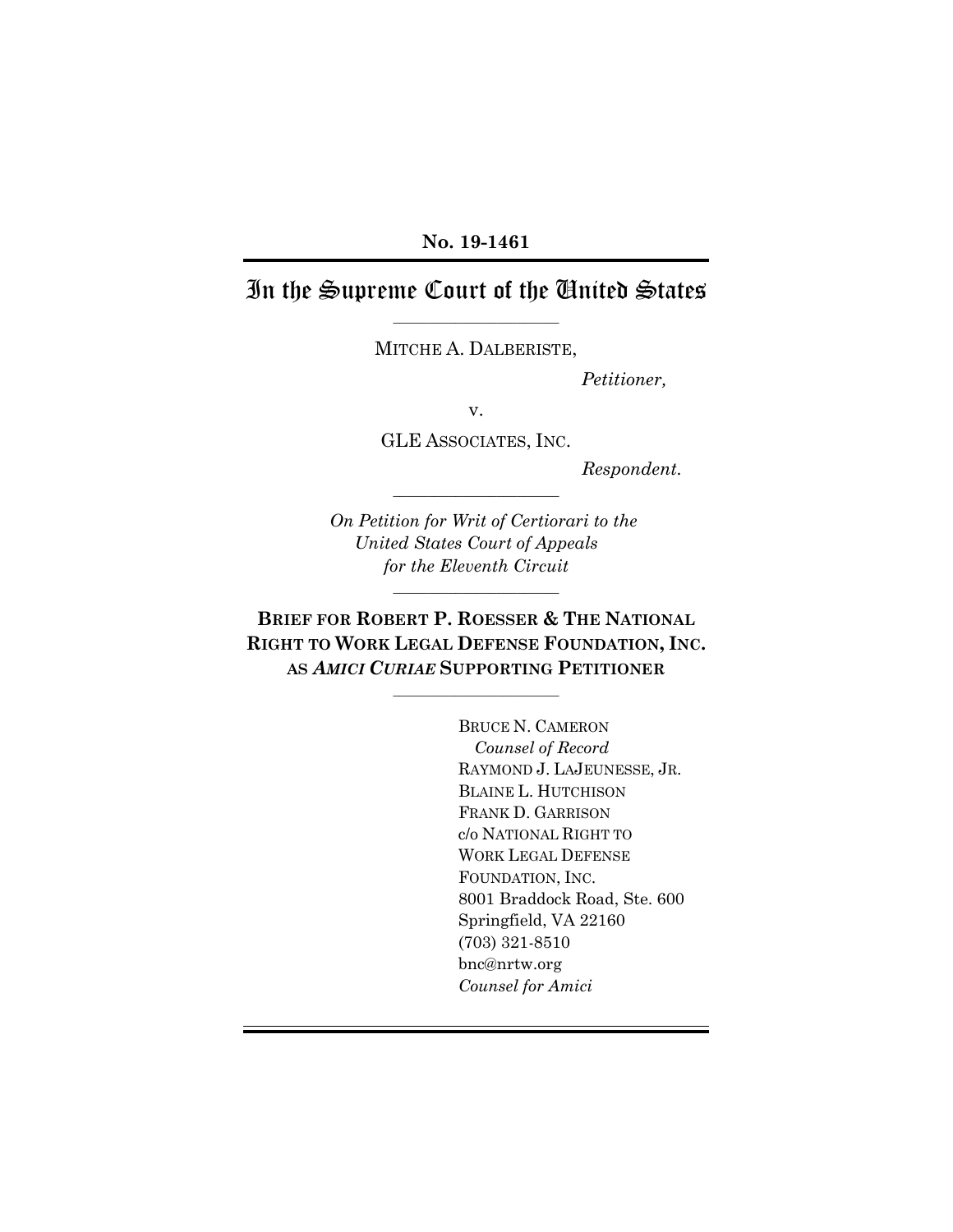# **TABLE OF CONTENTS**

|    |                                                                                                                                                             | <b>INTRODUCTION AND SUMMARY</b>                                                                                                                      |  |  |
|----|-------------------------------------------------------------------------------------------------------------------------------------------------------------|------------------------------------------------------------------------------------------------------------------------------------------------------|--|--|
|    |                                                                                                                                                             |                                                                                                                                                      |  |  |
| I. | Whether to Overrule <i>Hardison</i> Is an Important,<br>Recurring Question of Federal Law that Affects<br>Thousands of Employees' Ability to Practice Their |                                                                                                                                                      |  |  |
|    |                                                                                                                                                             | A. <i>Hardison</i> Conflicts with Title VII's Text5                                                                                                  |  |  |
|    |                                                                                                                                                             | B. <i>Hardison's</i> Deviation from Title VII's Text Un-<br>dermines Congress's Intent to Protect Reli-<br>gious Practice by Replacing Accommodation |  |  |
|    | 1.                                                                                                                                                          | Pre-Amendment Interpretations of Title                                                                                                               |  |  |
|    |                                                                                                                                                             | 2. Congress Amended Title VII to Require Re-<br>ligious Accommodation and Reject Pre-<br>Amendment Formal Neutrality9                                |  |  |
|    |                                                                                                                                                             | 3. Hardison Defies Congress by Rejecting Ac-<br>commodation and Adopting Pre-Amend-                                                                  |  |  |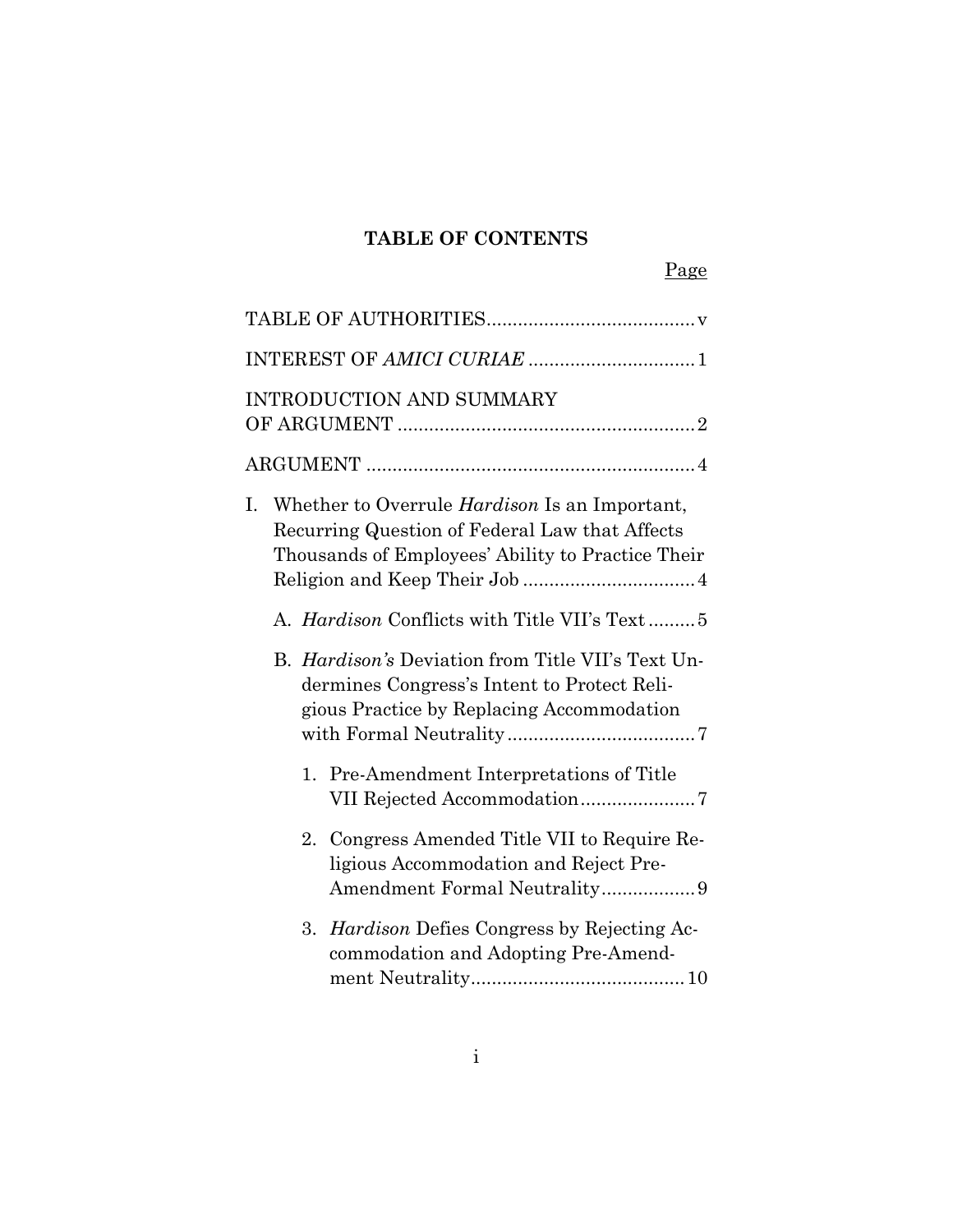# **TABLE OF CONTENTS—Continued**

|  | C. Hardison Undermines Important Protections                                                                                                |
|--|---------------------------------------------------------------------------------------------------------------------------------------------|
|  | 1. <i>Hardison</i> Undermines Title VII's Religious<br>Practice Protections by Inversing the Bur-<br>den of Accommodation from Employers to |
|  | 2. <i>Hardison</i> Undermines Title VII's Religious<br><b>Practice Protections by Failing to Protect</b>                                    |
|  | 3. <i>Hardison</i> Undermines Title VII's Religious<br>Practice Protections by Allowing System-                                             |
|  | II. Hardison Conflicts with this Court's Recent Prec-<br>edent Protecting Religion in the Workplace19                                       |
|  |                                                                                                                                             |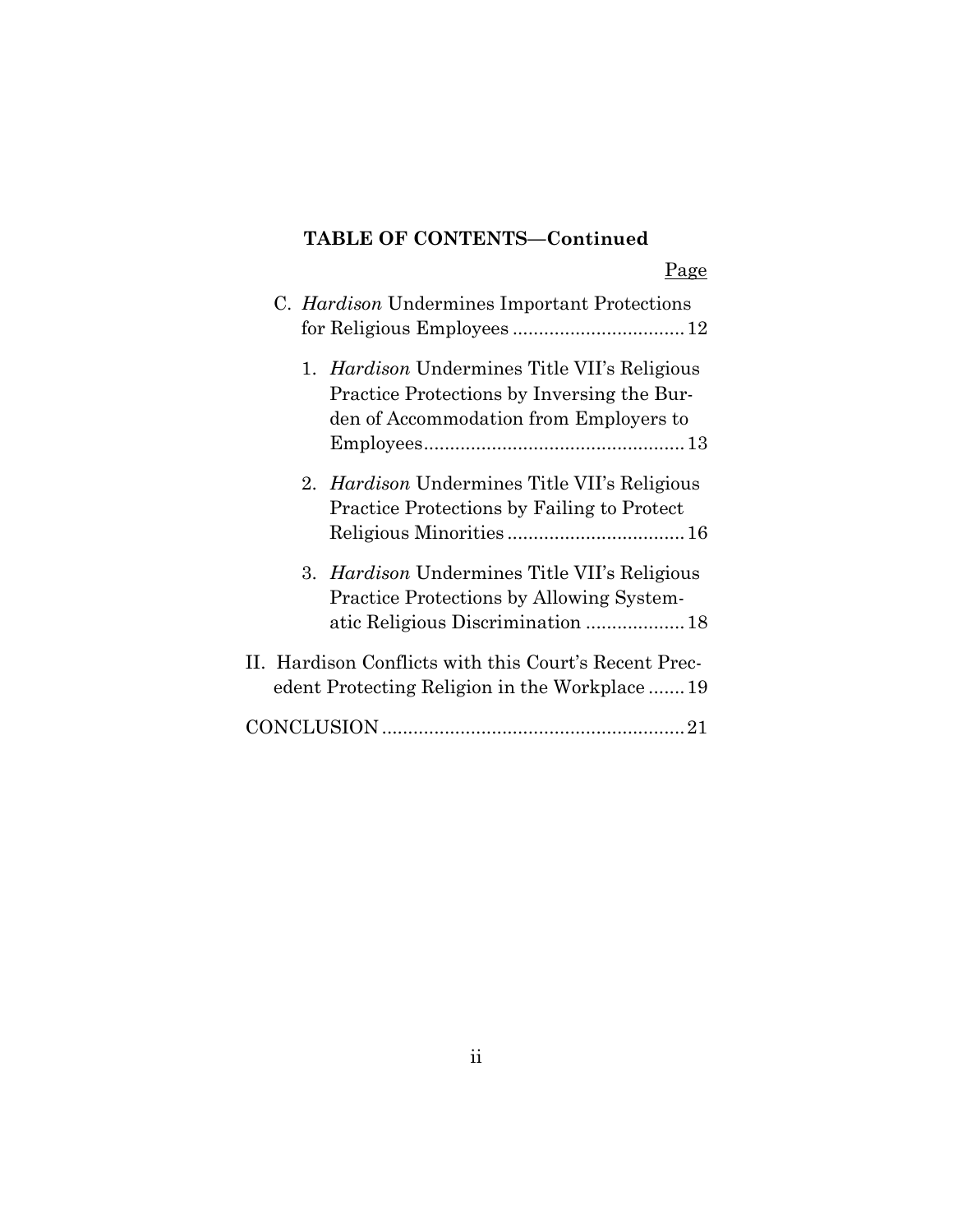# **TABLE OF AUTHORITIES**

Page(s)

# **CASES**

| Anderson v. Mt. Clemens Pottery Co.,                                |
|---------------------------------------------------------------------|
| Bostock v. Clayton Cty., Georgia,                                   |
| Brener v. Diagnostic Ctr. Hosp.,<br>671 F.2d 141 (5th Cir. 1982) 15 |
| Chrysler Corp. v. Mann,<br>561 F.2d 1282 (8th Cir. 1977) 15         |
| Dewey v. Reynolds Metals Co.,                                       |
| EEOC. v. Abercrombie & Fitch Stores, Inc.,                          |
| EEOC. v. Firestone Fibers & Textiles Co.,                           |
| EEOC. v. Univ. of Detroit,                                          |
| Eversley v. MBank Dallas,                                           |
| Franks v. Bowman Transp. Co.,                                       |
| Huston v. Local No. 93, UAW,<br>559 F.2d 477 (8th Cir. 1977) 15     |
| Janus v. AFSCME, Council 31,                                        |
| Kennedy v. Bremerton Sch. Dist.,                                    |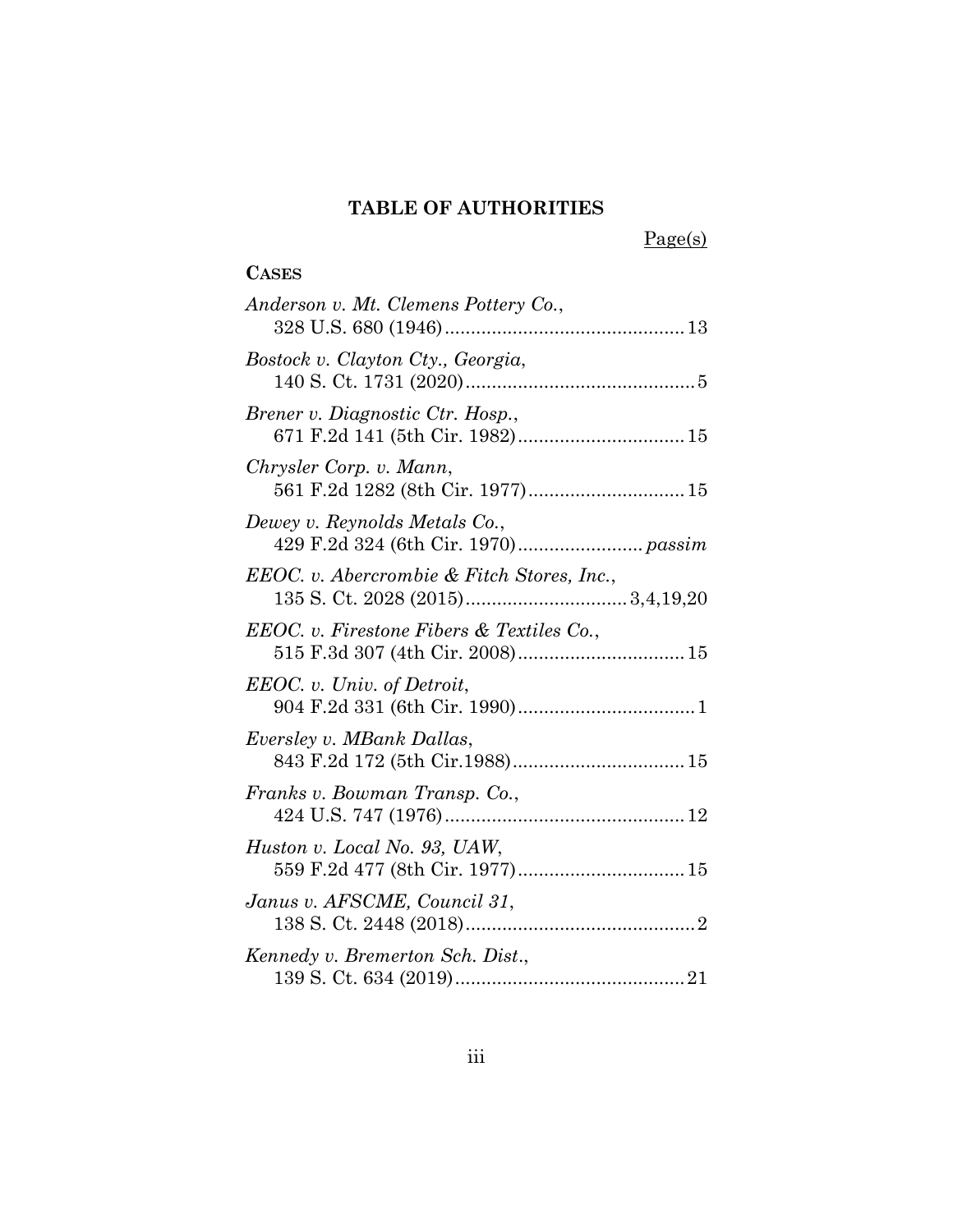# **TABLE OF AUTHORITIES—Continued**

 $Page(s)$ 

| Patterson v. Walgreen Co.,                                          |
|---------------------------------------------------------------------|
| Riley v. Bendix Corp.,<br>330 F. Supp. 583 (M.D. Fla. 1971)  passim |
| Sandifer v. U.S. Steel Corp.,                                       |
| Trans World Airlines, Inc. v. Hardison,                             |
| Weber v. Roadway Express, Inc.,                                     |

# **STATUTES AND RULES**

# **OTHER AUTHORITIES**

| Debbie N. Kaminer, Religious Accommodation in the<br>Workplace: Why Federal Courts Fail to Provide<br><i>Meaningful Protection of Religious Employees,</i><br>20 Tex. Rev. L. & Pol. 107 (2015)  13,14,16 |
|-----------------------------------------------------------------------------------------------------------------------------------------------------------------------------------------------------------|
| Douglas Laycock, Regulatory Exemptions of Religious<br>Behavior and the Original Understanding of the<br><i>Establishment Clause</i> , 81 Notre Dame L. Rev.                                              |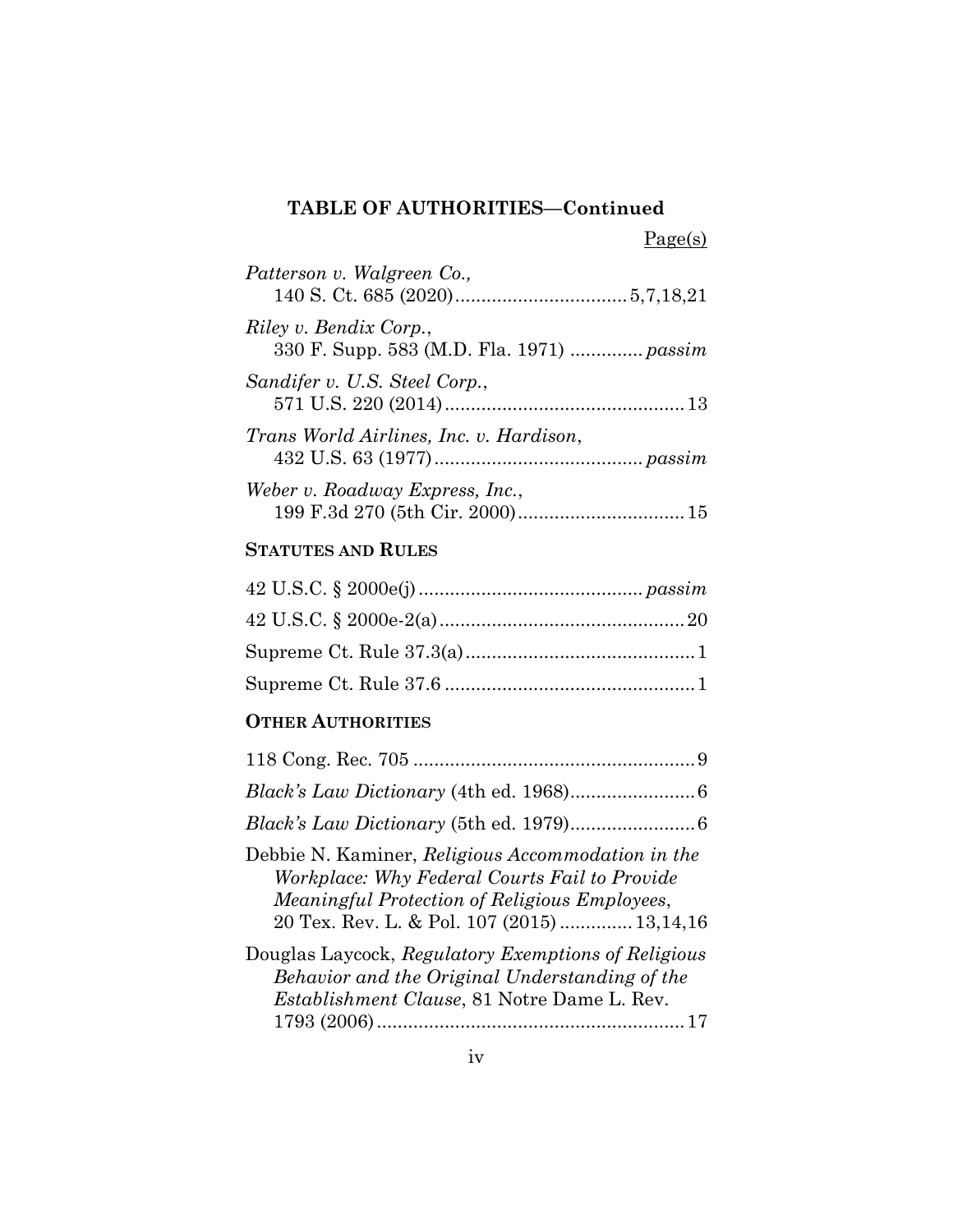# **TABLE OF AUTHORITIES—Continued**

 $Page(s)$ 

| Douglas Laycock, The Religious Exemption Debate,<br>11 Rutgers J. L. & Religion 139 (2009) 18                                                                                                                     |
|-------------------------------------------------------------------------------------------------------------------------------------------------------------------------------------------------------------------|
| Karen Engle, The Persistence of Neutrality: The<br>Failure of the Religious Accommodation Provision<br>to Redeem Title VII, 76 Tex. L. Rev. 317 (1997)                                                            |
| Michael W. McConnell, Accommodation of Religion:<br>An Update and A Response to the Critics,<br>60 Geo. Wash. L. Rev. 685 (1992) 16                                                                               |
| Pet. Br., Trans World Airlines, Inc. v.<br><i>Hardison</i> , 432 U.S. 63 (1977) (No. 75-1126)5                                                                                                                    |
| Peter Zablotsky, After the Fall: The Employer's Duty<br>to Accommodate Employee Religious Practices Un-<br>der Title VII After Ansonia Board of Education v.<br>Philbrook, 50 U. Pitt. L. Rev. 513 (1989)13,14,16 |
|                                                                                                                                                                                                                   |
| Resp't Br., Trans World Airlines, Inc. v.<br>Hardison, 432 U.S. 63 (1977) (No. 75-1126)5                                                                                                                          |
| Sara L. Silbiger, Heaven Can Wait: Judicial Interpre-<br>tation of Title VII's Religious Accommodation Re-<br><i>quirement Since</i> Trans World Airlines v. Hardi-<br>son, 53 Fordham L. Rev. 839 (1985) 14      |
| U.S. Amicus Br., Patterson v. Walgreen Co.,                                                                                                                                                                       |
| U.S. Amicus Br., Trans World Airlines, Inc. v.<br>Hardison, 432 U.S. 63 (1977) (No. 75-1126)  5, 18                                                                                                               |
| Webster's New American Dictionary (1965)6                                                                                                                                                                         |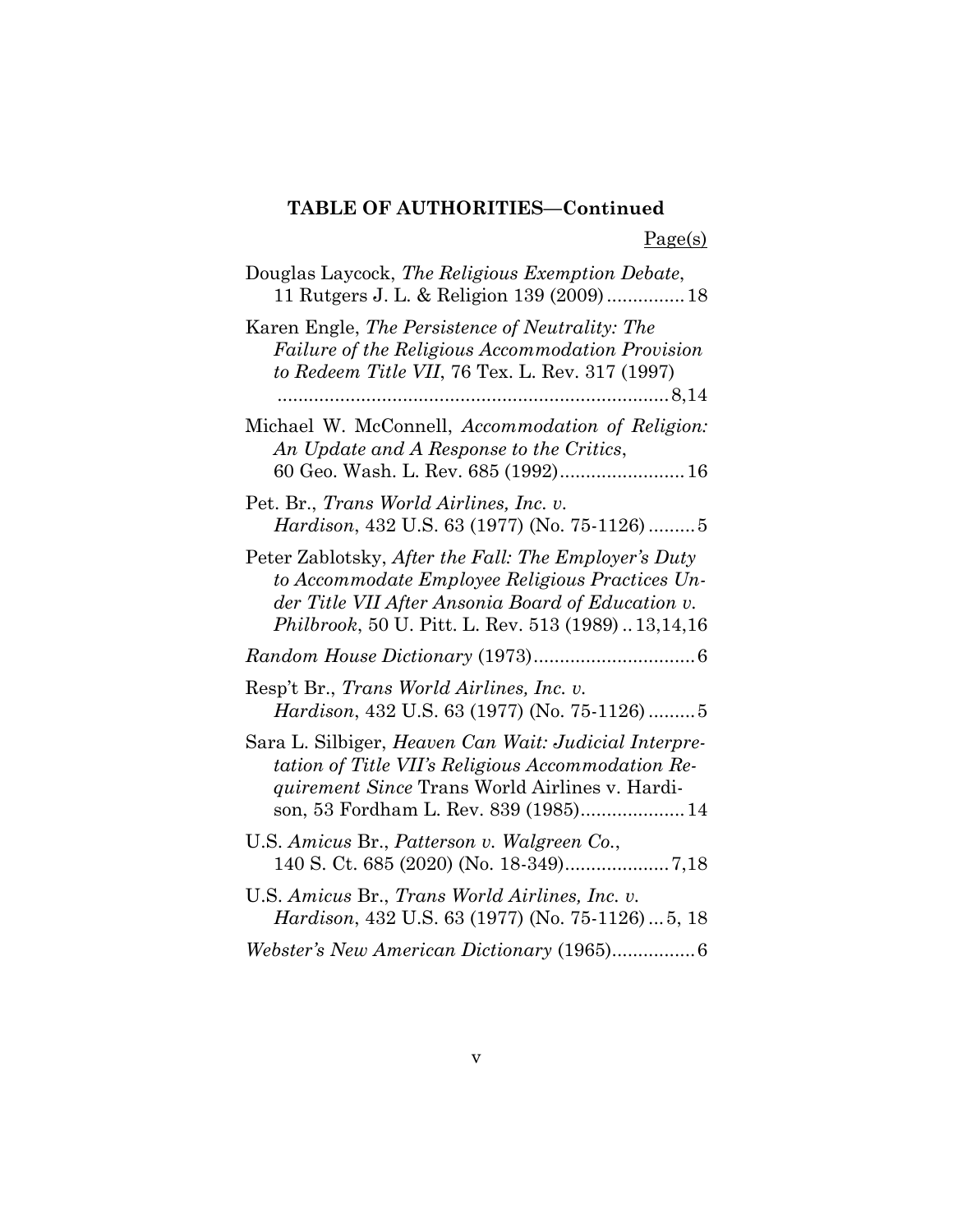#### **INTEREST OF** *AMICI CURIAE*<sup>1</sup>

In 1984, the University of Detroit fired *Amicus* **Dr. Robert P. Roesser** from his job as a professor of electrical engineering because of his faithfulness to Catholic social teaching. Dr. Roesser refused to fund a union that would use his money to campaign for abortion rights. *EEOC v. Univ. of Detroit*, 904 F.2d 331, 332–33 (6th Cir. 1990). As a Catholic who believes promoting abortion is a mortal sin, Dr. Roesser was forced to sacrifice his career to obey his conscience.

The Equal Employment Opportunity Commission ("EEOC") found that firing Dr. Roesser was illegal religious discrimination and sued his employer and union. Dr. Roesser intervened. The district court ruled against the EEOC and Dr. Roesser, but the Sixth Circuit reversed. It remanded the case for the trial court to determine whether accommodation was possible without undue hardship. *Id.* But the question was never resolved because the EEOC and Dr. Roesser settled. Dr. Roesser has an interest in what constitutes undue hardship because his academic career depended on it.

Dr. Roesser thus joins this brief as *amicus* to highlight the national importance of this case for all employees of faith who believe that they must obey God's will but are stymied by the current flawed undue hardship standard.

<sup>1</sup> Under Supreme Court Rule 37.3(a), the parties consented to the filing of this brief. Under Supreme Court Rule 37.6, no counsel for any party authored this brief in whole or in part, and no person or entity other than the *amici curiae* made a monetary contribution to its preparation or submission.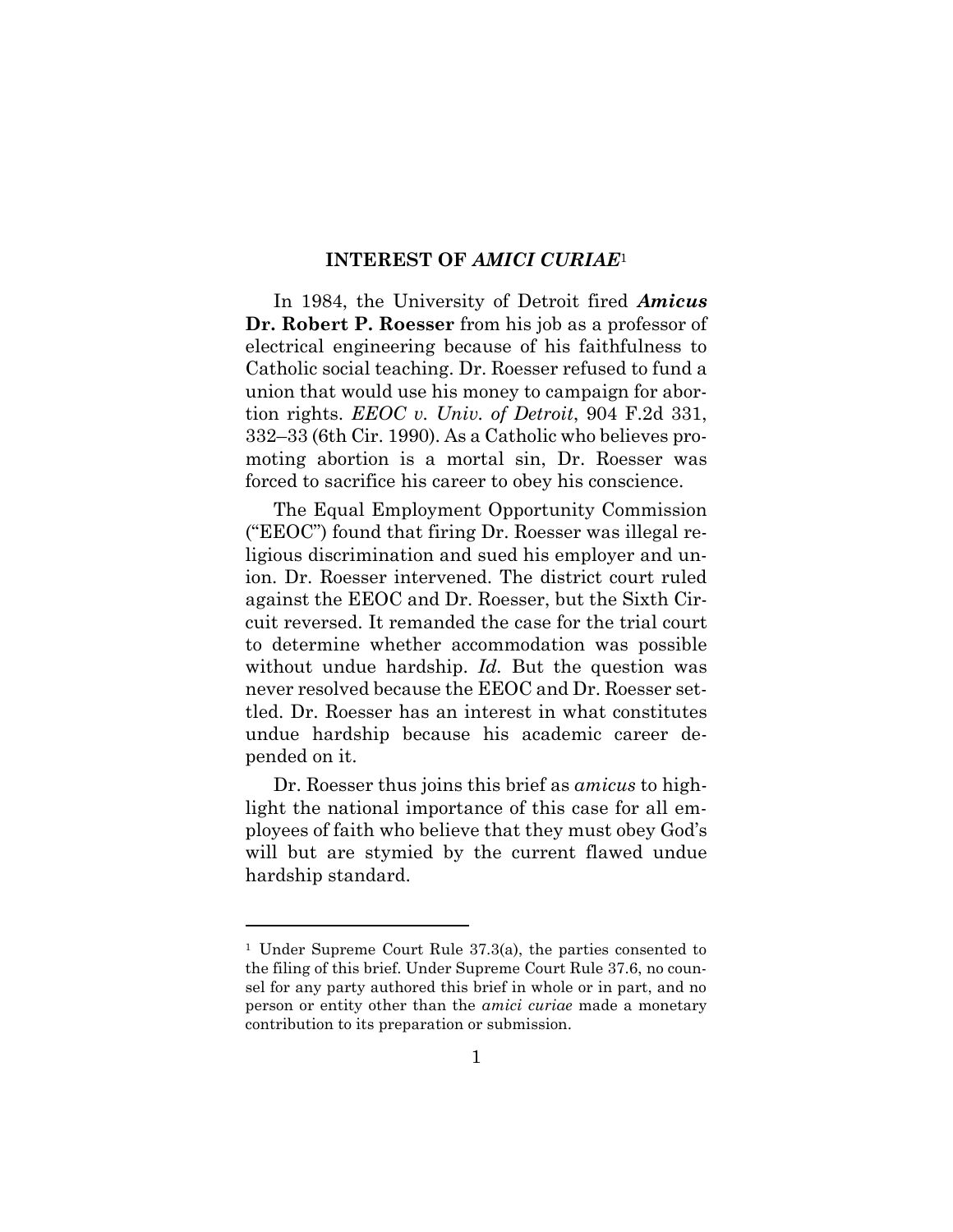*Amicus* **National Right to Work Legal Defense Foundation, Inc.** has been the nation's leading litigation advocate for employee free choice concerning unionization since 1968. To advance this mission, Foundation staff attorneys pioneered litigation protecting employees, including *amicus* Dr. Roesser, from having to choose between their faith and their job when forced to pay compulsory union fees. More broadly, Foundation litigators defended the political and religious autonomy of employees in many cases before this Court, including most recently *Janus v. AFSCME, Council 31*, 138 S. Ct. 2448 (2018).

## **INTRODUCTION AND SUMMARY OF ARGUMENT**

Congress enacted Title VII, in part, to protect minority employees from discrimination based on their religious beliefs. Yet shortly afterwards, this Court and other courts interpreted Title VII in a way that allowed employers and unions to discriminate against religious employees by enforcing rules that discriminate against religious practices.

Congress responded by adding Section 701(j) to Title VII. The amendment clarified that discriminating against religious practice—even through otherwise neutral policies—is equivalent to discriminating against religious belief or status. Both are unlawful discrimination "because of" religion. To protect religious employees from discrimination, Congress requires employers and unions to provide a reasonable accommodation unless they can "demonstrate" the employer cannot adjust its actions "without undue hardship on  $\dots$  [its] business." 42 U.S.C. § 2000e(j).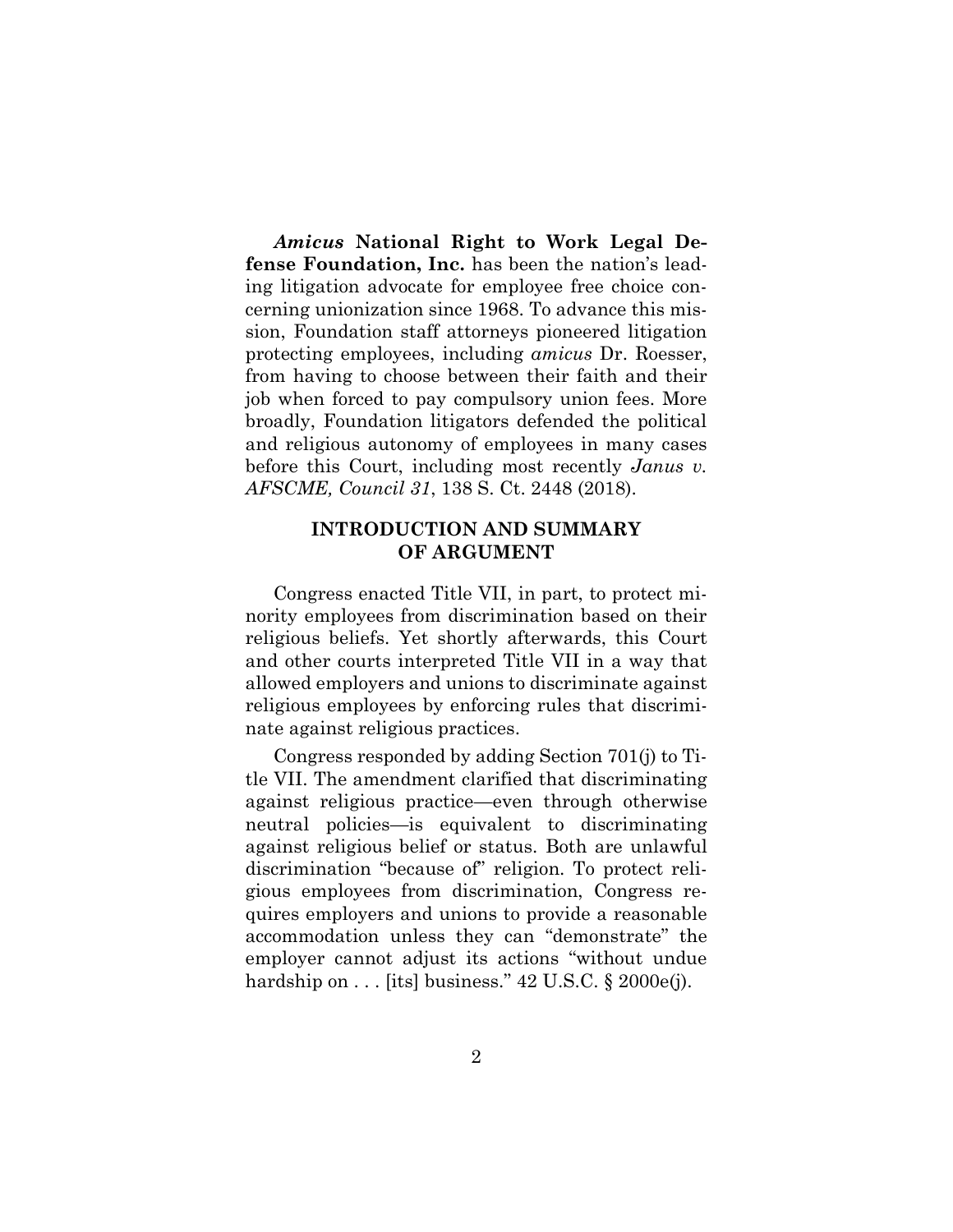But *Trans World Airlines, Inc. v. Hardison*, 432 U.S. 63 (1977), gutted these vital protections for religious employees in the workplace. It did so by deviating from Title VII's text and plain meaning. The Court held that little or no duty to accommodate exists, because the majority thought accommodation requires unequal treatment. Thus, in the guise of equality, *Hardison* allows employers and unions to systematically discriminate against and exclude religious minorities from the workplace using general rules, like union seniority agreements. *Id.* at 84. The Court encapsulated its holding by stating, without explanation, that an accommodation imposes an undue hardship—and is not required—if it entails "more than a *de minimis* cost." *Id*.

*Hardison*'s consequences cannot be overstated. Its interpretation "nullif[ies]" Congress's legal protections for religious employees. *Id.* at 89 (Marshall, J., dissenting). And it means that an employer need not "grant even the most minor special privilege to religious observers to enable them to follow their faith." *Id.* at 87. Thus, in practice employers can deprive religious employees of their livelihood for simply following their faith. Congress required accommodation to eliminate the cruel choice *Hardison* requires countless religious employees to make—they must either surrender their faith or their job.

This Court, however, recently reversed course and rejected *Hardison*'s conceptual framework. In *EEOC. v. Abercrombie & Fitch Stores, Inc.*, 135 S. Ct. 2028 (2015), this Court held that "Title VII does not demand mere neutrality with regard to religious practices . . . . Rather, it gives them favored treatment." *Id.* at 2034. *Abercrombie* affirmed that discrimination "due to an otherwise-neutral policy" is no excuse. *Id.*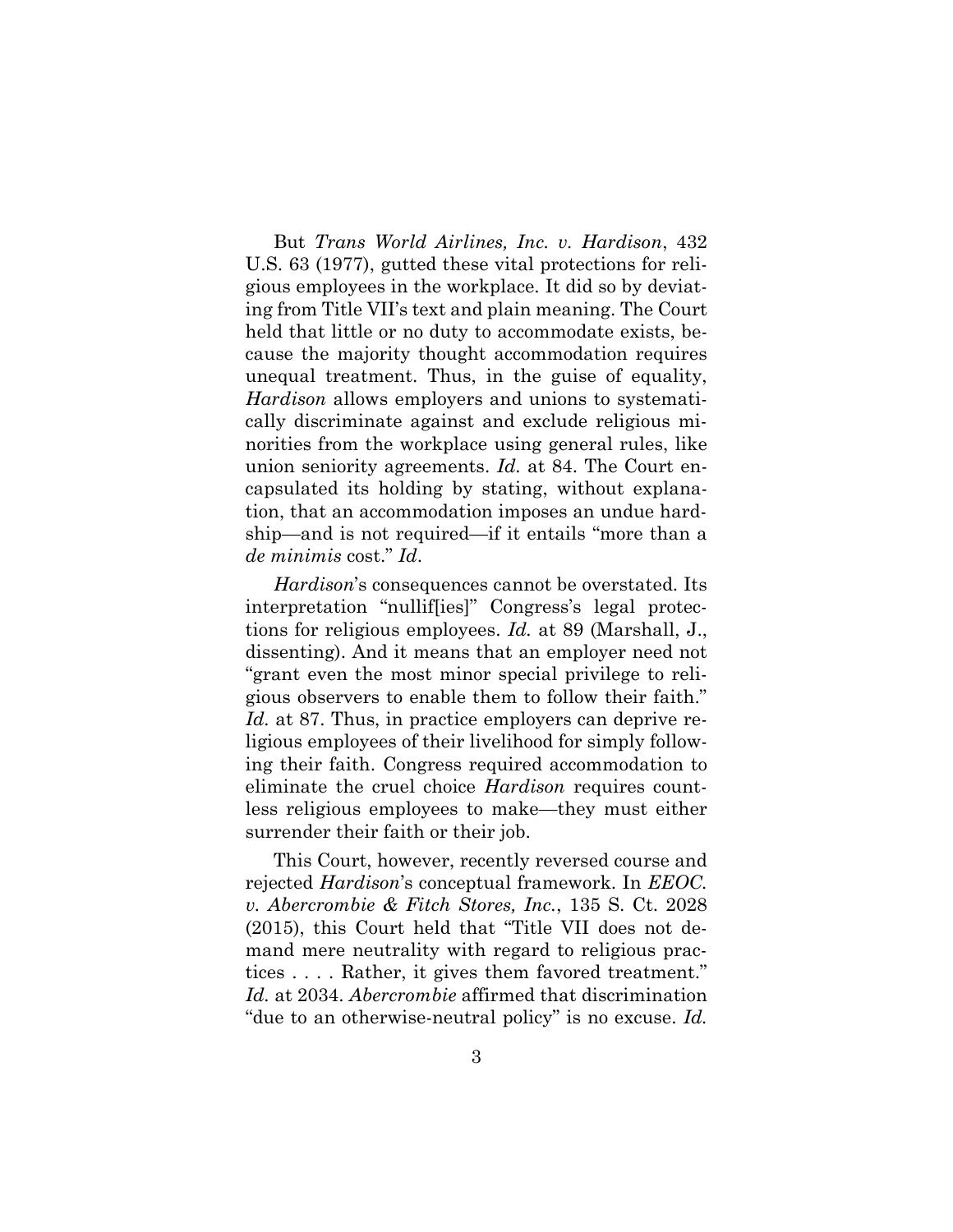"Title VII requires otherwise-neutral policies to give way to the need for an accommodation." *Id.* Despite this Court's course correction*,* however, lower courts continue to rigidly apply *Hardison—*denying crucial protection for religious employees. The Court should take this case to make clear to the lower courts what this Court held in *Abercrombie*: Title VII protects religious practice—even if an employer adopts a seemingly neutral policy towards religion.

\* \* \*

At bottom, *Hardison* conflicts with Title VII's plain meaning, Congress's intent, and this Court's recent Title VII precedent in *Abercrombie*. This Court should therefore take this case to correct *Hardison*'s mistakes and restore the protections for religious employees that Congress enacted.

#### **ARGUMENT**

**I. Whether to Overrule** *Hardison* **Is an Important, Recurring Question of Federal Law that Affects Thousands of Employees' Ability to Practice Their Religion and Keep Their Job.** 

Accommodation is necessary to adequately protect religious employees. Without such protections, religious employees are subject to punishment for practicing their faith. Workplace rules that discriminate against religious conduct discriminate against religious employees because religious conduct and status are intimately connected. Congress therefore amended Title VII to protect employees' religious belief and practice by requiring accommodation. *Hardison* undermines these critical protections.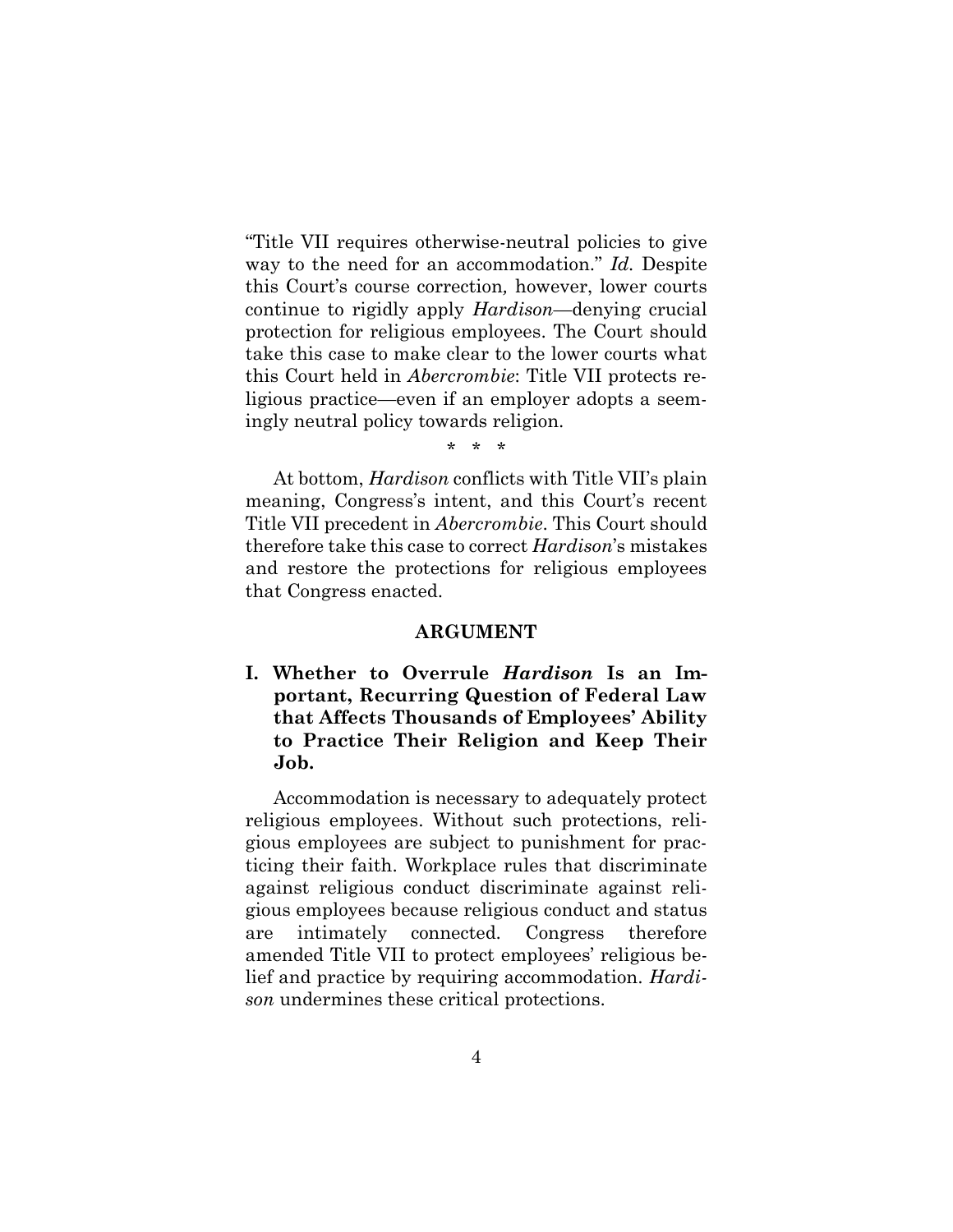#### **A.** *Hardison* **Conflicts with Title VII's Text.**

Granting review in this case would present the first meaningful opportunity for the Court to interpret undue hardship with the benefit of briefing. The Court in *Hardison* gave no justification for its unusual *de minimis* standard, and no party endorsed it. Pet. Br. at 41, 47, *Hardison*, *supra*, (No. 75-1126); Resp't Br. at 8, 21, *Hardison*, *supra*, (No. 75-1126); U.S. *Amicus* Br. at 20, *Hardison*, *supra*, (No. 75-1126). To the contrary, although the briefs in *Hardison* did not focus on the term undue hardship, the parties*—*and the United States as *amicus*—all acknowledged that the standard for it was far higher than the Court's eventual interpretation. *Id.*

When interpreting a statute, as this Court recently explained, a court must construe a statute "in accord with the ordinary public meaning of its terms at the time of its enactment." *Bostock v. Clayton Cty., Georgia*, 140 S. Ct. 1731, 1738 (2020). This is because "only the words on the page constitute the law adopted by Congress and approved by the President." *Id.* Judges therefore usurp the legislative process and destroy the ability to rely on the law when they deviate from a statutory term's original public meaning. *Id.* Because Congress here did not define the term undue hardship, it must be interpreted according to its ordinary meaning in 1972—when Congress amended Title VII.

*Hardison*'s interpretation of undue hardship, as Justice Alito has noted, "does not represent the most likely interpretation of the statutory term." *Patterson v. Walgreen Co.*, 140 S. Ct. 685, 686 (2020) (Alito, J., joined by Thomas and Gorsuch, JJ., concurring in the denial of certiorari). Indeed, it defies plain English. No pre-*Hardison* dictionary defines undue hardship as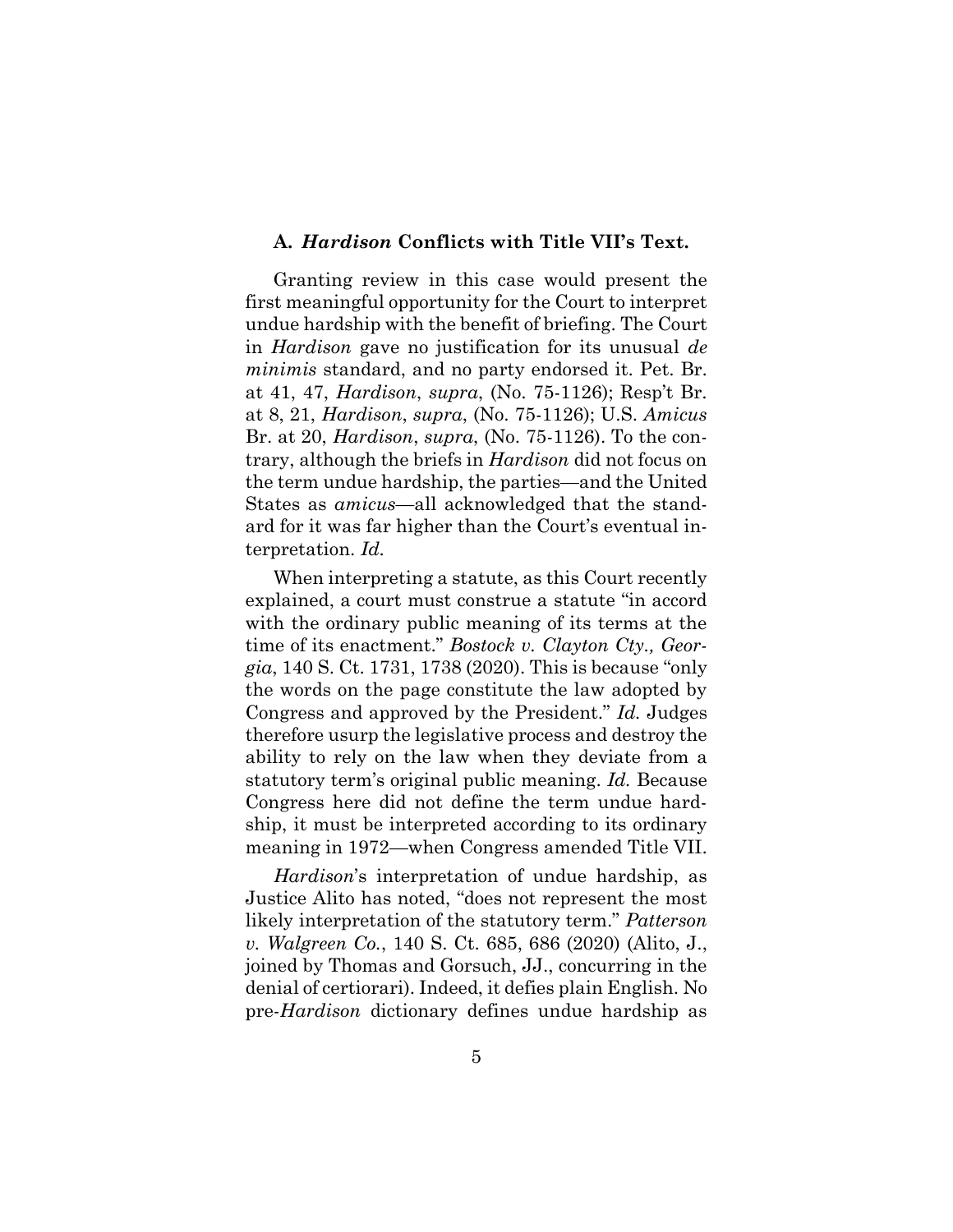simply "more than *de minimis*." And for good reason. A *de minimis* burden—one that is "very small or trifling," comparable to "a fractional part of a penny"—is no hardship at all. *Black's Law Dictionary* 482 (4th ed. 1968).

Dictionaries when the amendment was enacted defined hardship as "a condition that is difficult to endure; suffering; deprivation; oppression." *Random House Dictionary* 646 (1973). *Webster's* and *Black's*  law dictionaries agree.<sup>2</sup> Undue primarily meant "unwarranted" or "excessive." *Random House Dictionary*, *supra*, at 1433.<sup>3</sup> Thus, the ordinary meaning of the term undue hardship entails "a condition that is difficult to endure" and that is serious enough to be considered undue—"excessive" or "inappropriate."

It is impossible to reconcile *Hardison*'s interpretation of undue hardship—as "[anything] more than a *de minimis* cost"—with the term's original public meaning. Many costs are neither hardships—difficult to endure—nor undue—"excessive" or "inappropriate." But they satisfy *Hardison*'s *de minimis* standard. Based on these concerns, Justices Alito, Thomas, and Gorsuch and the United States recently confirmed that the Court should reconsider *Hardison*.

<sup>2</sup> *Webster's New American Dictionary* 379 (1965) (defining hardship as "something that causes or entails suffering or privation"); *Black's Law Dictionary* 646 (5th ed. 1979) (defining hardship as "privation, suffering, adversity").

<sup>3</sup> *See Webster's New American Dictionary*, *supra*, at 968 (defining undue as "not due," as "inappropriate" or "unsuitable," and as "exceeding or violating propriety or fitness."); *Black's Law Dictionary*, *supra*, at 1370 (defining undue as "[m]ore than necessary; not proper; illegal"); *Black's Law Dictionary* 1697 (4th ed. 1968) (same).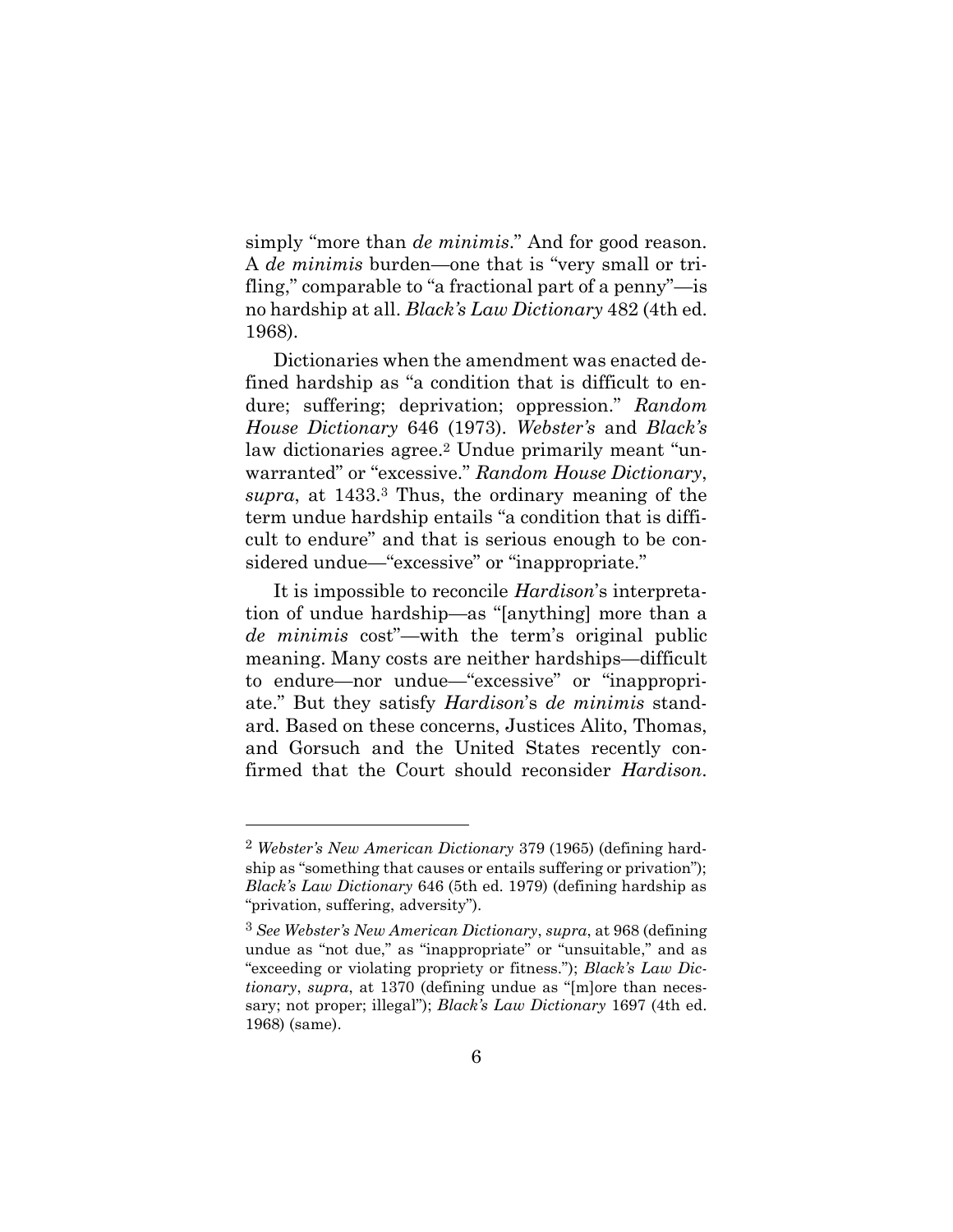*Patterson*, 140 S. Ct. at 686; U.S. *Amicus* Br. at 19–22, *Patterson*, *supra*, (No. 18-349).

# **B.** *Hardison***'s Deviation from Title VII's Text Undermines Congress's Intent to Protect Religious Practice by Replacing Accommodation with Formal Neutrality.**

Not only does *Hardison* conflict with Title VII's text, but it also denies religious accommodation by "adopt[ing] the very position that Congress expressly rejected in 1972" when it amended Title VII. *Hardison*, 432 U.S. at 87 (Marshall, J., dissenting). Even though Congress amended Title VII to protect religious employees by requiring accommodation, the *Hardison* majority replaced accommodation with formal neutrality.

## **1. Pre-Amendment Interpretations of Title VII Rejected Accommodation.**

The EEOC first interpreted Title VII's religious protection through the lens of formal neutrality, but it changed course a year later. The EEOC adopted an accommodation approach in its 1967 Guidelines. Those Guidelines stated that the duty not to discriminate under Title VII includes an obligation to accommodate religious needs, absent "undue hardship on the conduct of the employer's business." *Riley v. Bendix Corp.*, 330 F. Supp. 583, 591 (M.D. Fla. 1971) (providing the 1966 and 1967 EEOC Guidelines in Appendix A and B), *rev'd,* 464 F.2d 1113 (5th Cir. 1972). The 1967 Guidelines removed earlier language that subordinated religious practice to formally neutral employment rules.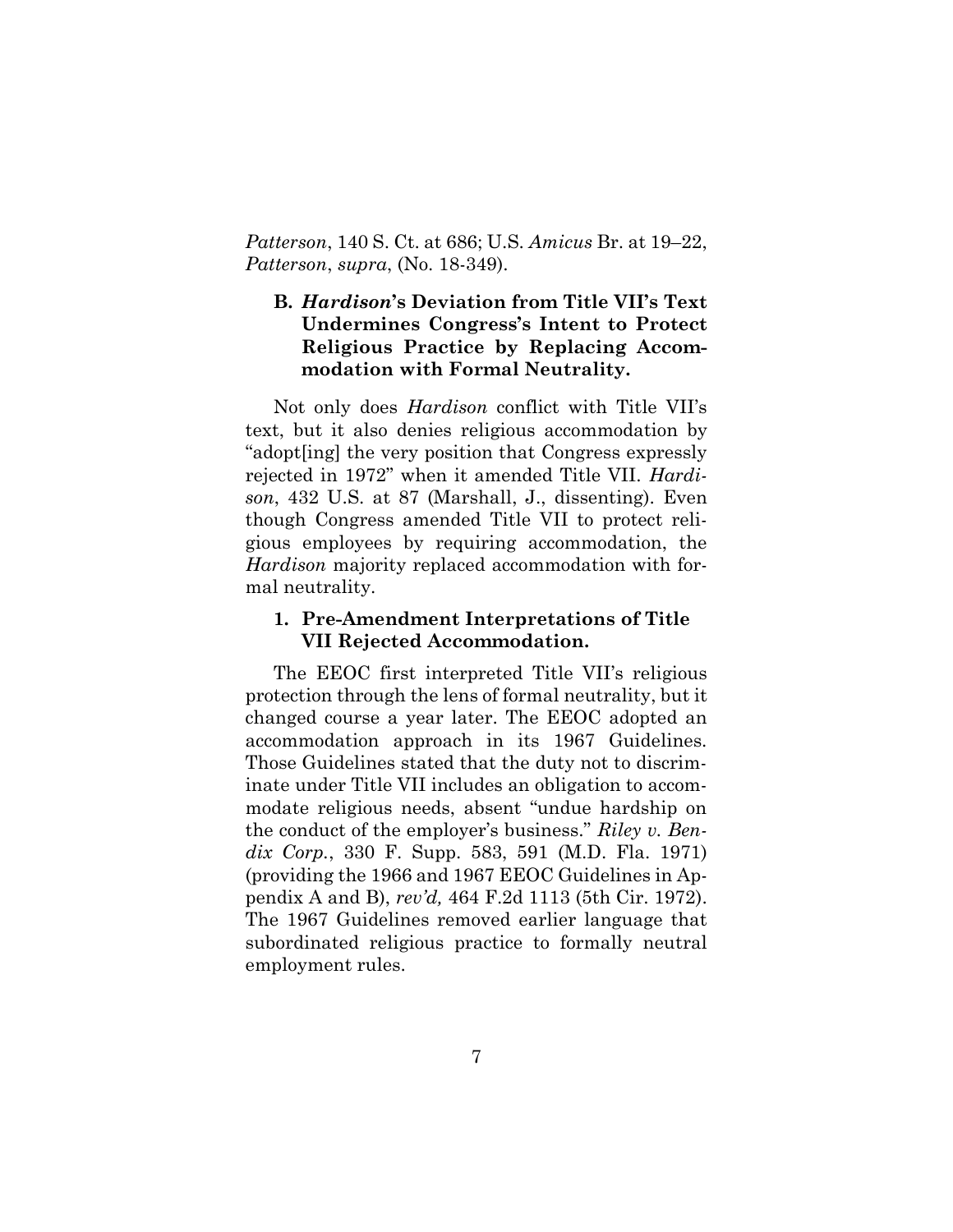Many courts ignored the 1967 EEOC Guidelines and continued to apply formal neutrality instead of accommodation. Two cases in particular motivated Congress to amend Title VII: *Dewey v. Reynolds Metals Co.*, 429 F.2d 324 (6th Cir. 1970), and *Riley v. Bendix Corp.*, 330 F. Supp. 583 (M.D. Fla. 1971).

In *Dewey* and *Riley,* the plaintiffs were fired for religious practices that conflicted with neutral employment requirements. Both courts presupposed formal neutrality—they defined discrimination as a departure from category neutrality. Karen Engle, *The Persistence of Neutrality: The Failure of the Religious Accommodation Provision to Redeem Title VII*, 76 Tex. L. Rev. 317, 364 (1997). They accordingly held that the plaintiffs were not discriminated against because the policies applied equally to all employees. Even though the policies only harmed religious employees, the disparate outcome was irrelevant because the rules were category neutral.

By adopting formal neutrality, the courts presumed that Title VII only protects status—work rules only need to be category neutral. *Riley* emphasized that employees of faith with conflicting religious practices must either conform to the workplace or "seek other employment." 330 F. Supp. at 590. Neutral rules therefore trump religious practices. *Dewey* explained that Title VII protected religious belief (status), but not religious practice. 429 F.2d at 331.

*Dewey* denied accommodation because the court thought it would be discriminatory. Because the court assumed that Title VII required formal neutrality, it objected that accommodation was not category neutral. *Dewey* reasoned that accommodating the plaintiff would "discriminate against . . . other employees" and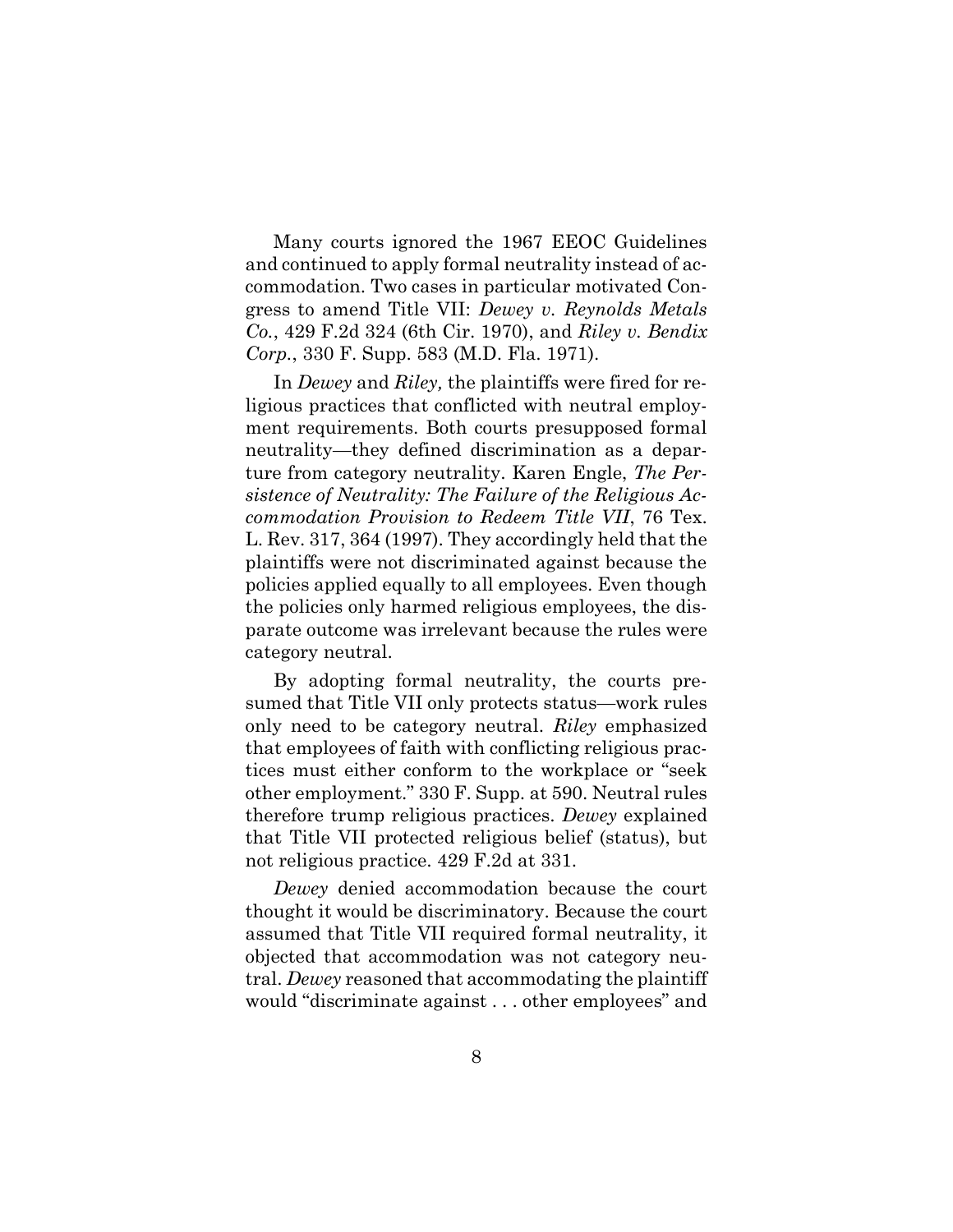"constitute unequal administration of the collective bargaining agreement." *Id.* at 330.

# **2. Congress Amended Title VII to Require Religious Accommodation and Reject Pre-Amendment Formal Neutrality.**

Congress rejected *Dewey* and *Riley*. In response to refusals by employers to accommodate religious employees and repeated failures by courts—particularly in *Dewey* and *Riley—*to require accommodation under Title VII, Senator Jennings Randolph encouraged Congress to amend Title VII. 118 Cong. Rec. 705 (1972). Senator Randolph argued that *Dewey* and *Riley* had "clouded" the meaning of religious discrimination. *Id.* at 706. He therefore proposed an amendment to clarify "that Title VII requires religious accommodation, *even though unequal treatment would result*." *Hardison*, 432 U.S. at 89 (Marshall, J., dissenting) (emphasis added). The Senate unanimously passed his proposed amendment and the House similarly approved.

Senator Randolph explained that the amendment "assure[s] that freedom from religious discrimination in the employment of workers is for all time guaranteed by law." 118 Cong. Rec. 705 (1972). His amendment requires accommodation in most cases, according to Senator Randolph, and only permits non-accommodation in "a very, very, small percentage of cases." *Id.* at 706.

Section 701(j)—Congress's 1972 religious amendment proposed by Senator Randolph—reads:

(j) The term "religion" includes all aspects of religious observance and practice, as well as belief, unless an employer demonstrates that he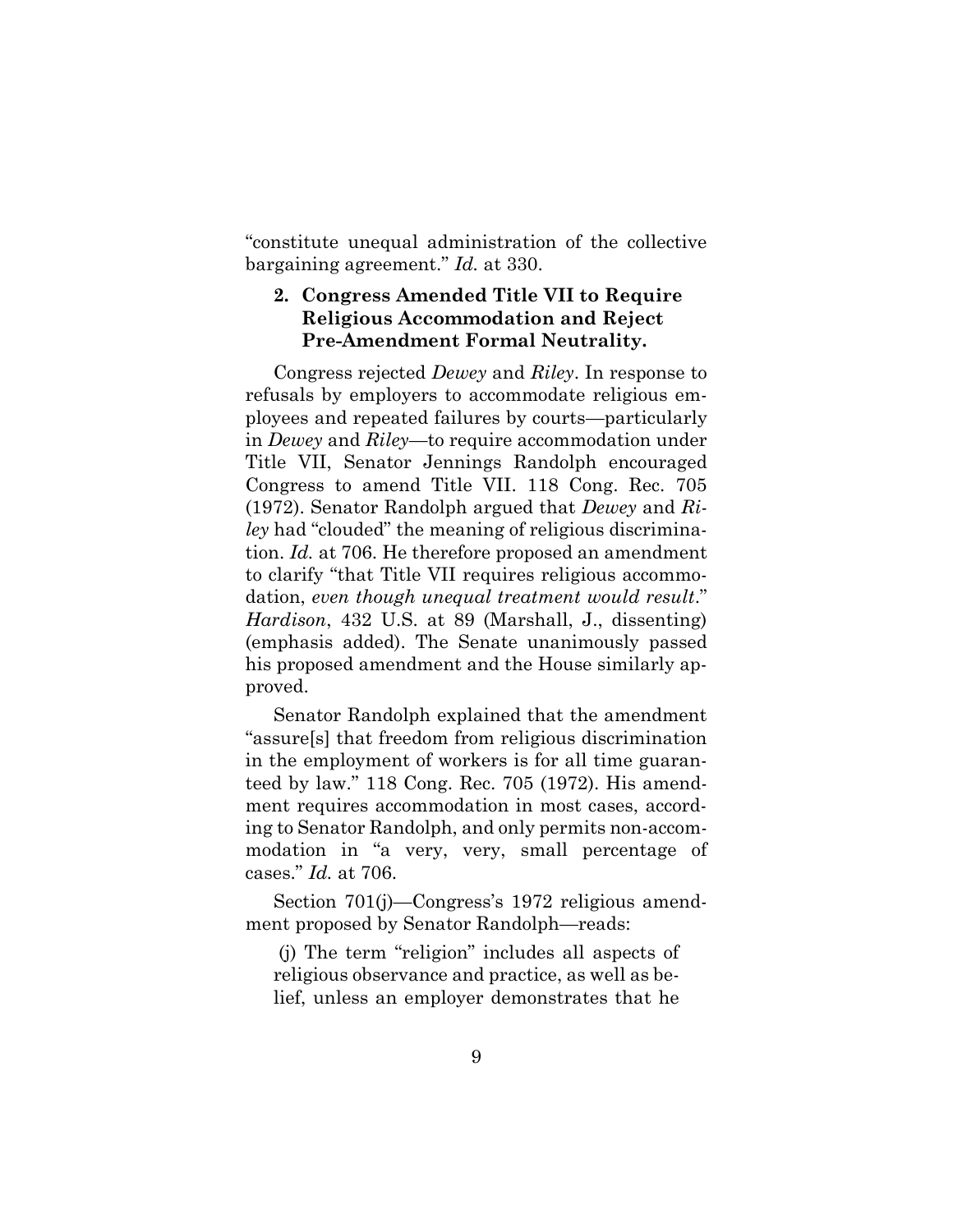is unable to reasonably accommodate to an employee's or prospective employee's religious observance or practice without undue hardship on the conduct of the employer's business.

#### 42 U.S.C. § 2000e(j).

As a guidepost to interpret the duty to accommodate, Congress included in the record copies of the *Dewey* and *Riley* opinions that motivated amendment. Those decisions thus represent interpretations that Congress foreclosed by its amendment.

## **3.** *Hardison* **Defies Congress by Rejecting Accommodation and Adopting Pre-Amendment Formal Neutrality***.*

Despite the Congressional amendment rejecting *Dewey* and *Riley*, *Hardison* embraced the logic and analysis of those decisions. While the Court acknowledged that a duty to accommodate exists, it instead applied formal neutrality. *Hardison*, 432 U.S. at 85. The Court ignored whether the employer accommodated the individual employee. It instead held that no discrimination occurred because the employer treated all protected groups equally. The Court even described the policy that caused the plaintiff to lose his job as a "a significant accommodation," because it equally applied to protected groups. *Id.* at 78.

Formal neutrality dictated the result. Using "language striking[ly] similar" to *Dewey*, the Court reasoned that accommodation conflicts with Title VII because it requires unequal treatment. *Id.* at 89 (Marshall, J., dissenting). The Court therefore refused to construe the statute to require accommodation because it would produce what the Court thought were unequal results.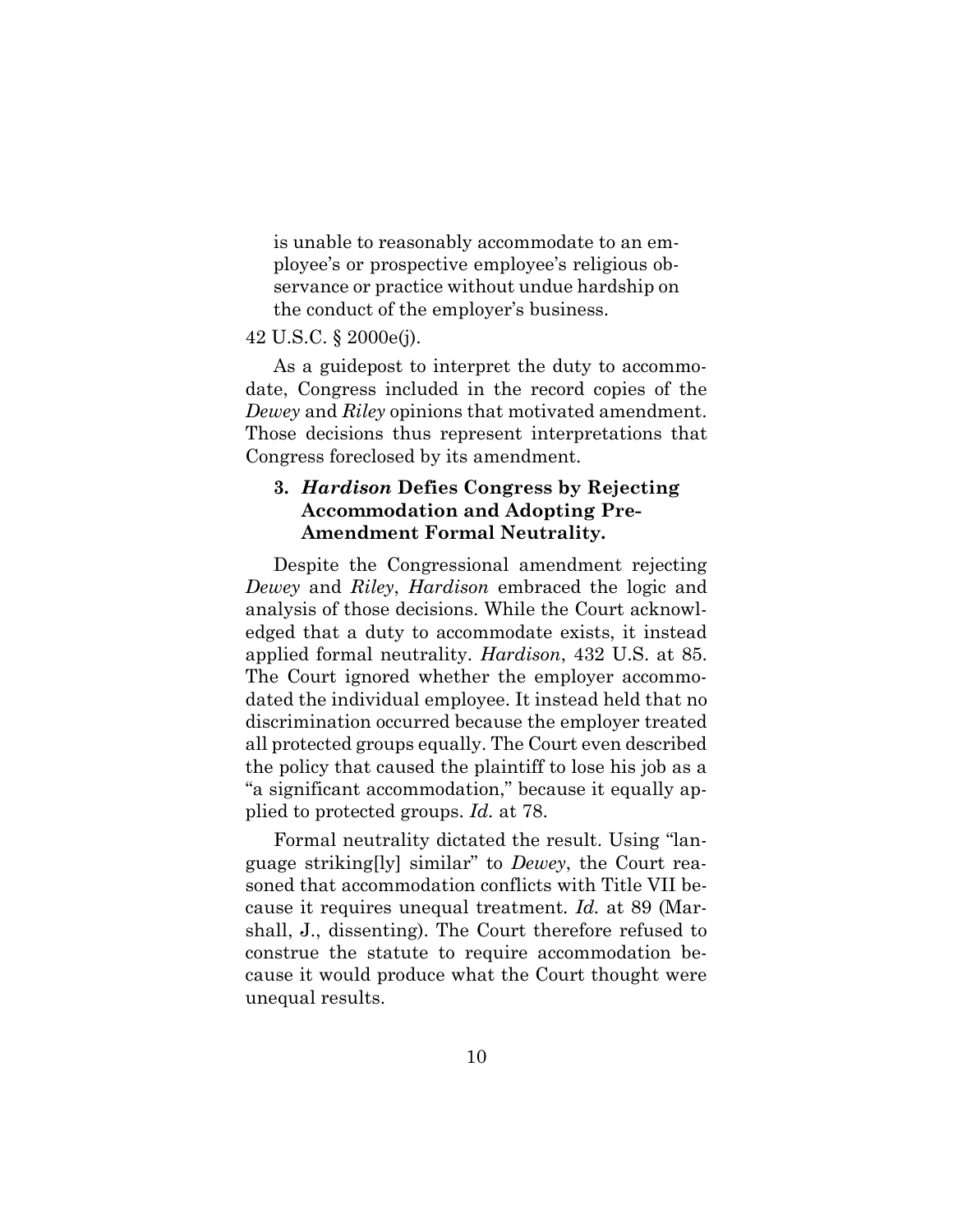But the Court never defined neutrality or considered the appropriate benchmark for comparison. Unequal could have meant either that accommodation treats religion better than non-protected characteristics (like contract rights) or better than other protected characteristics (like race). The first meaning, however, would nullify protecting religion or any other characteristic—all protected characteristics are treated better than non-protected characteristics. The second conflicts with Congress's 1972 amendment. Congress amended Title VII by requiring accommodation to prohibit religious discrimination—as the statute equally prohibits discrimination based on other protected characteristics.

Non-accommodation has failed to protect employees of faith from religious discrimination. Refusing accommodation results in inequality: employees are protected from discrimination based on other characteristics but are not protected from religious discrimination. *Hardison* thus allows employers to exclude individuals from the workforce based on only one protected characteristic—religion.

The Court simply glossed over Congress's amendment rejecting formal neutrality. Religious accommodation is substantively, but not formally, neutral—it requires accommodation based on protected categories. The amendment also collapses the distinction between status and conduct. Religious status and conduct are indivisible under Section 701(j). Thus, by discriminating against religious practices, *Hardison*'s policy discriminates against religion.

The Court buttressed its decision by arguing that accommodation conflicts with other non-protected characteristics, including contract rights under a collective bargaining agreement. *Id.* at 81. The majority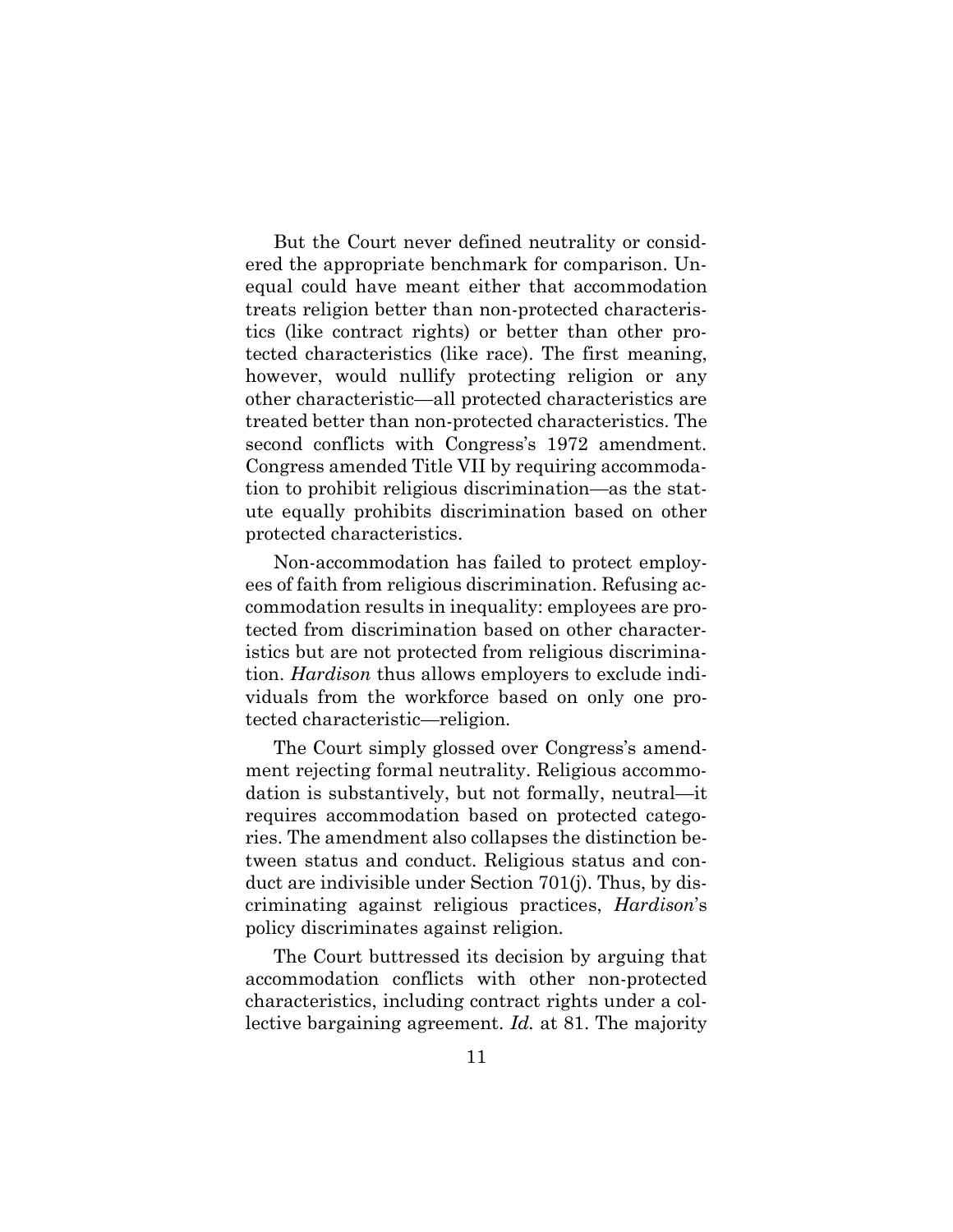argued that deviation from a majoritarian collective bargaining agreement is always an undue hardship. *Id.* at 83. But resorting to group rights that dispense with individual employee rights exacerbates the problem. Congress required accommodation to protect individuals from groups. Accommodation is only needed for minorities who are unable to enact policies to protect their beliefs. Adding another collective—a union that has eliminated a plaintiff's right to negotiate his own working conditions with his employer and that by law represents majority interests at the expense of minority interests—increases, not decreases, the need for accommodation.<sup>4</sup>

The practical result is not neutrality. Religious employees—often religious minorities—are inherently singled out for discrimination and exclusion by majoritarian systems. The collective requires it.

## **C.** *Hardison* **Undermines Important Protections for Religious Employees.**

By defining undue hardship as *anything* "more than *de minimis*," *Hardison* effectively eliminates the duty to accommodate. Almost any cost, by definition, is more than *de minimis* and defeats the duty to accommodate. This Court defined *de minimis* costs as "trifles," mere "[s]plit second absurdities" or inconveniences—for example, requiring "a few seconds or minutes of work beyond the scheduled working hours." *Sandifer v. U.S. Steel Corp.*, 571 U.S. 220,

<sup>4</sup> Section 703(h) does not support the *Hardison* majority's conclusion: it does not create a safe harbor for duties required elsewhere in Title VII. *Franks v. Bowman Transp. Co.*, 424 U.S. 747, 761–62 (1976) (Section 703(h) does not "modify or restrict relief otherwise appropriate").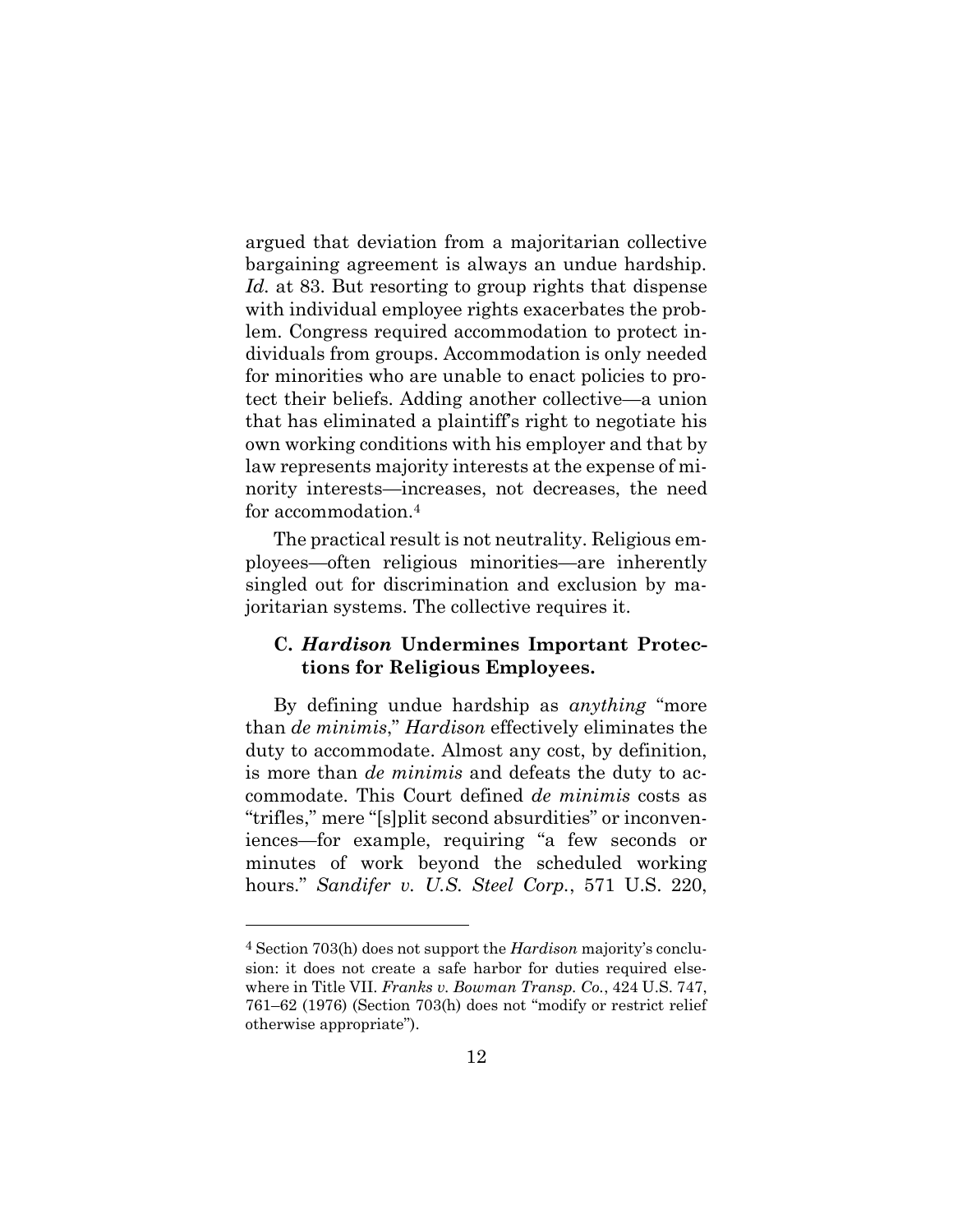233–34 (2014) (quoting *Anderson v. Mt. Clemens Pottery Co.*, 328 U.S. 680, 692 (1946)). Such costs, according to the Court, are so trivial, the law does not recognize them. *Id. Hardison* thus allows any cost greater than a "trifle" or "[s]plit second" inconvenience to excuse religious-practice discrimination.

# **1.** *Hardison* **Undermines Title VII's Religious Practice Protections by Inverting the Burden of Accommodation from Employers to Employees***.*

In practice, courts "almost unanimously" consider "any economic costs"—regardless of the type or amount—an undue hardship because of *Hardison*. Debbie N. Kaminer, *Religious Accommodation in the Workplace: Why Federal Courts Fail to Provide Meaningful Protection of Religious Employees*, 20 Tex. Rev. L. & Pol. 107, 139–40 (2015) (listing cases); *see also*  Peter Zablotsky, *After the Fall: The Employer's Duty to Accommodate Employee Religious Practices Under Title VII After Ansonia Board of Education v. Philbrook*, 50 U. Pitt. L. Rev. 513, 544 (1989) (applying *Hardison*, most courts hold that an undue hardship exists if accommodation "requires an employer to bear any additional cost whatsoever.").

*Hardison* supplies the rule: it held that for a major airline \$150 was an undue hardship. 432 U.S. at 92 n.6 (Marshall, J., dissenting). Even though the employee offered to reimburse the airline by working overtime at regular pay—eliminating any cost—the Court claimed accommodation was impossible without undue hardship. Justice Marshall noted in his dissent that for a major airline \$150 was a *de minimis*  cost—a mere trifle. *Id.* But the precise amount was irrelevant to the majority. Because *potential* economic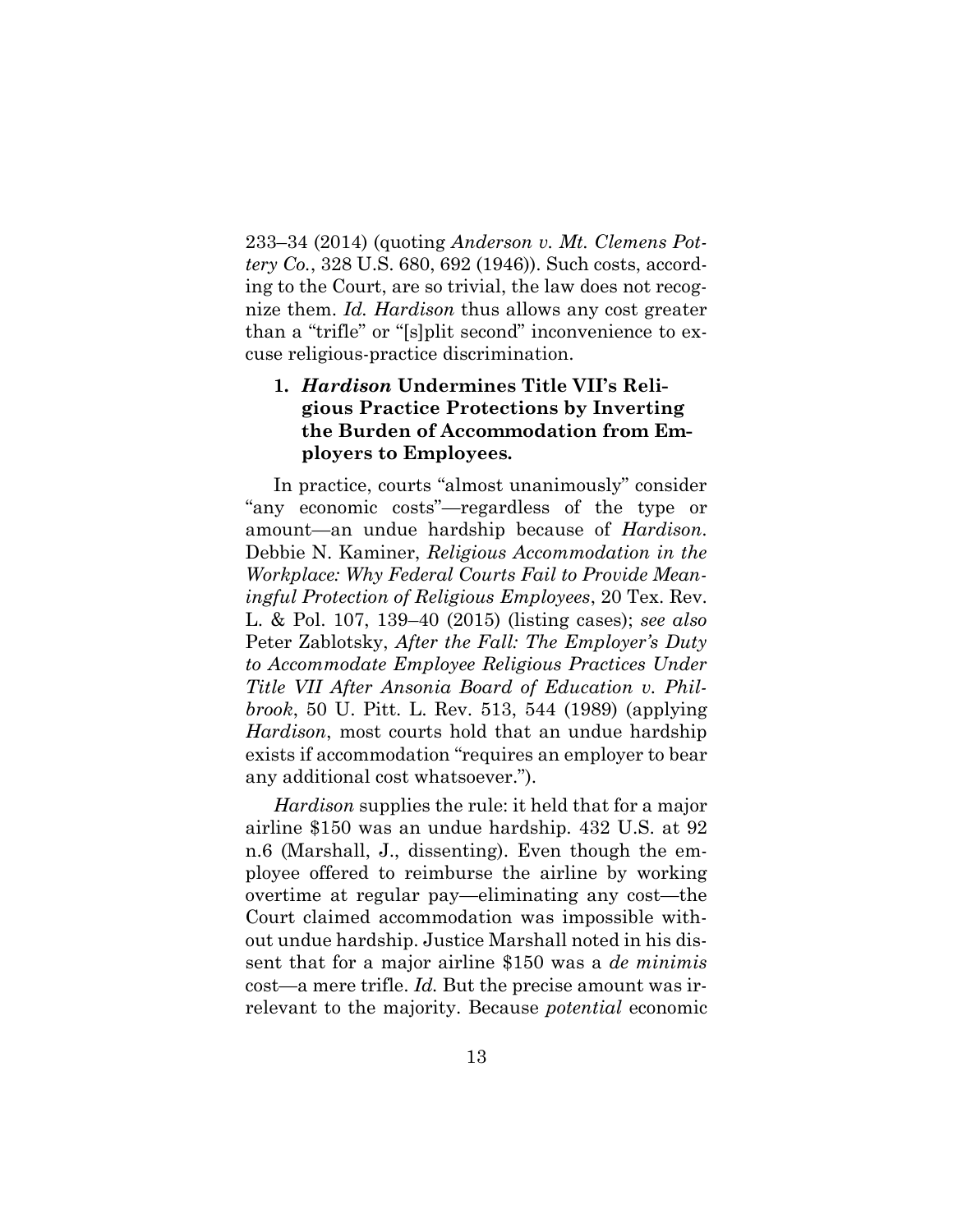costs were involved, the majority concluded—with little to no cost-benefit analysis—that accommodation imposed an undue hardship. *Id.* at 84. The religious employee lost his job as a result.

Lower courts have applied *Hardison* as a per se rule: "virtually all cost alternatives" are "unduly harsh," regardless of the type or amount. Zablotsky, *supra*, at 547. It is irrelevant whether the cost is direct—such as costs incurred securing a temporary replacement or paying additional wages—or indirect, including costs resulting from lost efficiency or increased administrative workload. *Id.* at 544–45.

Because of *Hardison*, courts have also held that accommodations that require no economic costs impose an undue hardship*.* Kaminer, *supra*, at 141; Engle, *supra*, at 392; Sara L. Silbiger, *Heaven Can Wait: Judicial Interpretation of Title VII's Religious Accommodation Requirement Since* Trans World Airlines v. Hardison, 53 Fordham L. Rev. 839, 850 (1985).

In *Hardison*, the majority relied on neutral seniority rules and focused on the perceived interests of other employees—considerations unrelated and untethered to the statute—to conclude that it would unduly burden a company worth hundreds of millions of dollars to pay \$150 to accommodate a religious employee. 432 U.S. at 78, 81. The majority reasoned that accommodation would impose an undue hardship because it would require the employer to deviate from the seniority agreement and treat employees differently. *Id.* at 81.

In many cases, following *Hardison*'s approach, courts have reasoned that an accommodation that deviates from neutral policies or potentially affects other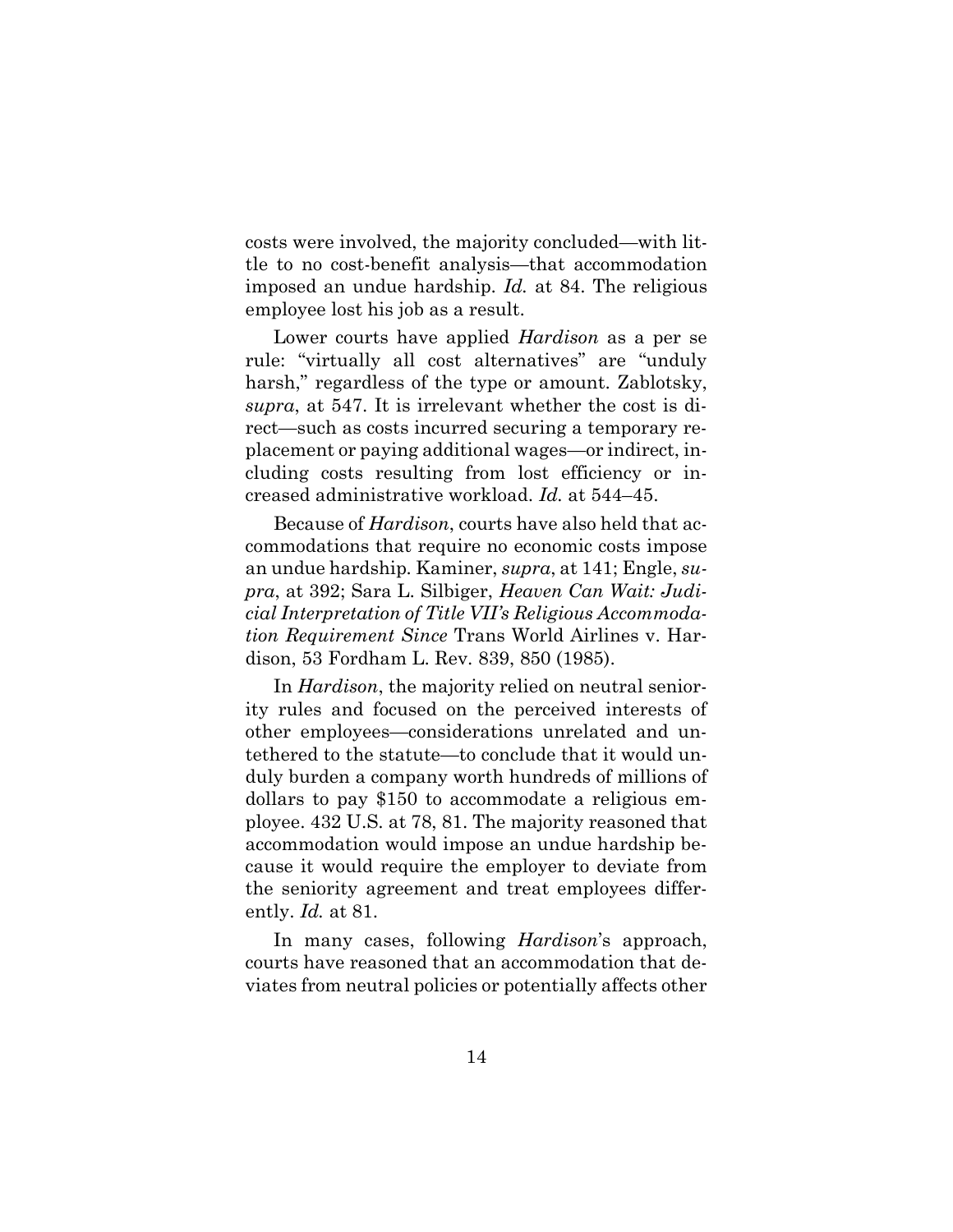employees is an undue burden.<sup>5</sup> These opinions, like *Hardison*, focused on the employers' general employment practices and on the interests of employees generally. <sup>6</sup> This approach established by *Hardison* ignores the needs of religious minorities and employers' efforts to accommodate individual employees.

The approach directly contradicts Title VII, which requires accommodation unless it unduly burdens "*the employer's business*." 42 U.S.C. § 2000e(j) (emphasis added). Congress did not include the preferences of coworkers or the reasonableness of an employer's general policies as an exception to the duty to accommodate. Congress made the opposite determination: em-

<sup>5</sup> *See, e.g.*, *EEOC. v. Firestone Fibers & Textiles Co.*, 515 F.3d 307, 317 (4th Cir. 2008) ("If an employer reasonably believes that an accommodation would . . . impose 'more than a *de minimis* impact on coworkers,' then it is not required to offer the accommodation under Title VII." Accommodation required an undue hardship because it imposed on coworkers, *even though coworkers were willing to accommodate the religious employee.*); *Weber v. Roadway Express, Inc.*, 199 F.3d 270, 274 (5th Cir. 2000) ("The mere possibility of an adverse impact on co-workers" based on *Hardison* "is sufficient to constitute an undue hardship."); *Eversley v. MBank Dallas*, 843 F.2d 172, 176 (5th Cir. 1988) (holding an employer is not required to rearrange its otherwise neutral schedule to accommodate an employee, particularly when other employees oppose changes); *Brener v. Diagnostic Ctr. Hosp.*, 671 F.2d 141, 145 (5th Cir. 1982) (holding that a flexible scheduling system was adequate accommodation; plaintiff was responsible for obtaining shift exchanges); *Chrysler Corp. v. Mann*, 561 F.2d 1282, 1285 (8th Cir. 1977) ("an employer should [not] have to adjust its entire work schedule to accommodate individual religious preferences and practices").

<sup>6</sup> *See, e.g.*, *Huston v. Local No. 93, UAW*, 559 F.2d 477, 480 (8th Cir. 1977) (The plaintiff was "not discriminated against, for he was afforded the same rights as other employees").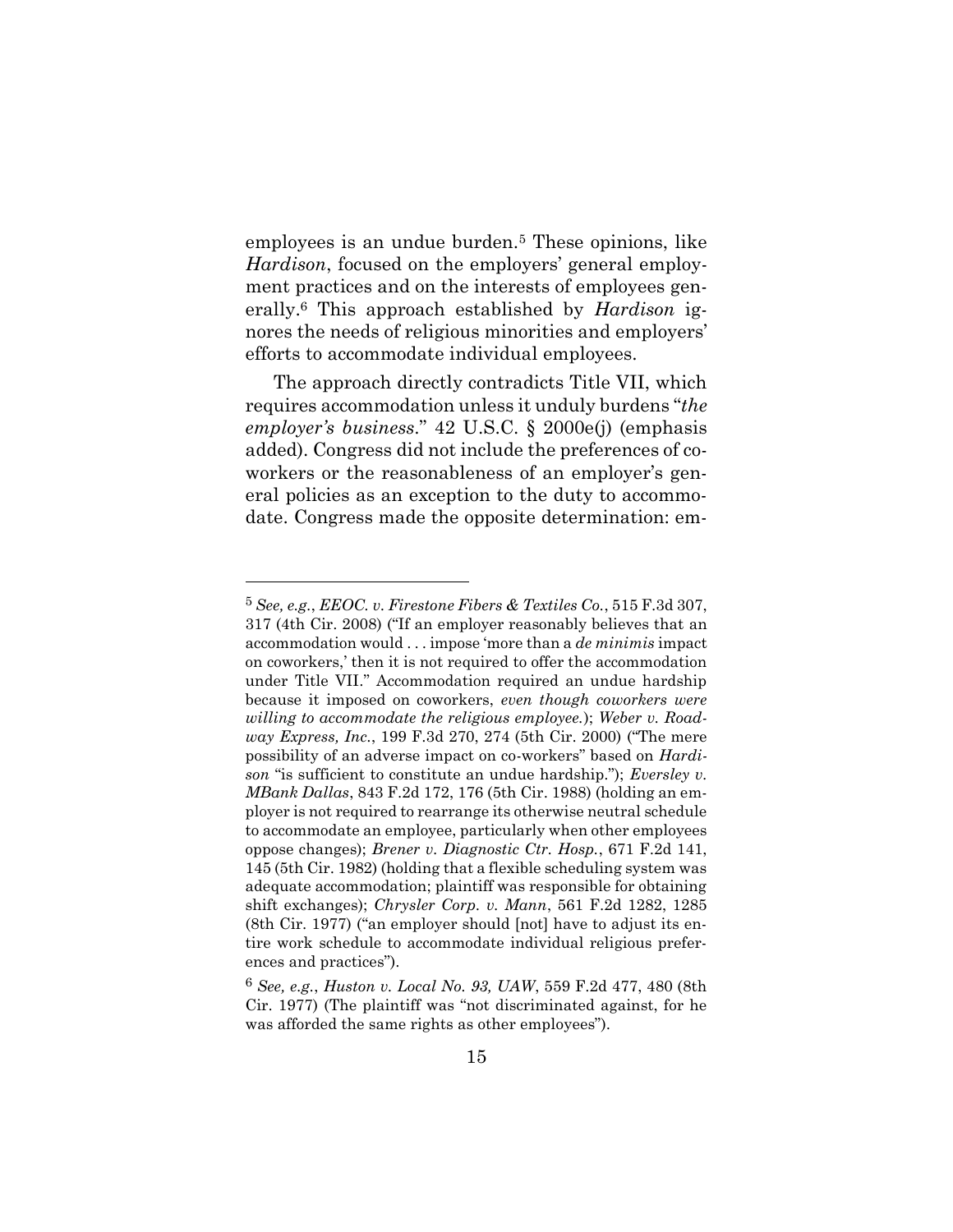ployer policies and general employee interests are *unreasonable* if they exclude religious individuals by refusing accommodation.

The practical result of *Hardison* is that the duty to accommodate has been reversed. Accommodation often depends on the religious employee. Zablotsky, *supra*, at 549. Employers who are in the best position to accommodate and protect religious employees have virtually no responsibility; religious employees with little ability to accommodate themselves have prime responsibility. Employees must often arrange shift swaps, use personal days off, or depend on luck. Title VII provides them little protection under *Hardison*.

# **2.** *Hardison* **Undermines Title VII's Religious Practice Protections by Failing to Protect Religious Minorities***.*

*Hardison* conditions religious protection under Title VII on the preferences of co-workers. Kaminer, *supra*, at 141. Although *Hardison* harms all religious individuals, it especially prejudices religious minorities who are most vulnerable.

Majorities rarely need accommodation. Cultural context informs policies, which reflect a culture's dominant beliefs and ideas. Accommodation mainly protects minorities—it is only needed when a conflict exists with prevailing policies and practices. Michael W. McConnell, *Accommodation of Religion: An Update and A Response to the Critics*, 60 Geo. Wash. L. Rev. 685, 693 (1992).

In Pennsylvania during the 17th and 18th centuries, for example, there was no exemption from military service or oath taking while the Quakers were politically dominant. At that time, the laws reflected the Quakers' values and did not require anyone to serve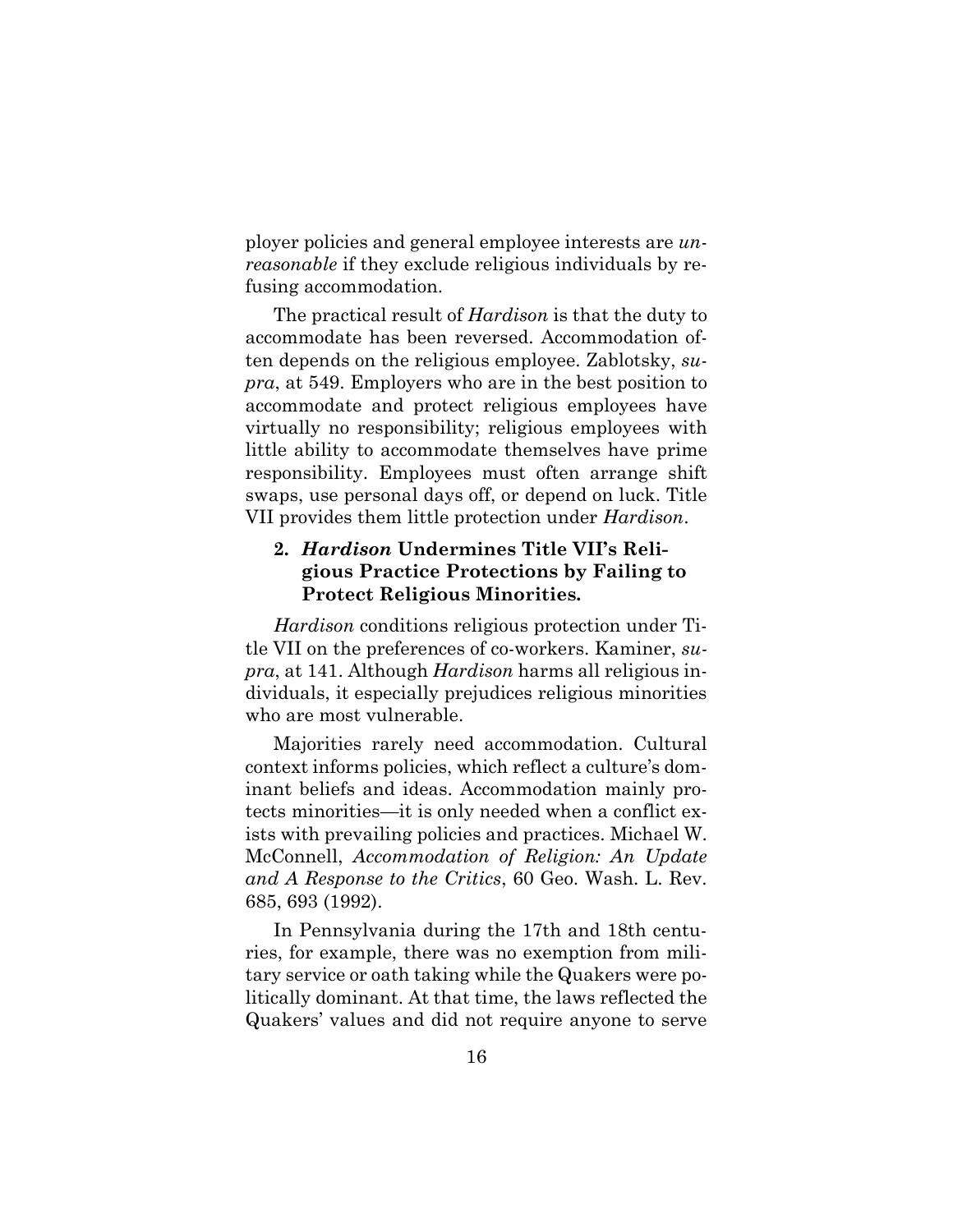in the military or take oaths. Douglas Laycock, *Regulatory Exemptions of Religious Behavior and the Original Understanding of the Establishment Clause*, 81 Notre Dame L. Rev. 1793, 1802 (2006). The Quakers only needed accommodation when they lost control— "when the Crown imposed oath requirements and when a new political majority enacted conscription to raise an army for the Revolution." *Id.* 

*Hardison* endangers minorities who most need protection from the majority by conditioning their protection on co-worker acceptance and popularity. This undermines Title VII, which Congress enacted to eradicate discrimination. Freedom from discrimination based on race, color, sex, or national origin does not depend on majority will; nor should freedom from religious discrimination.

No doubt, when Congress passed Title VII, some employees might have thought it prejudiced them by altering general workplace rules. But that is no defense. Non-acceptance of racial minorities is odious. The same is true for religious minorities. *Hardison*, however, allows religious hostility as a defense and creates a heckler's veto—the rights of religious minorities depend on others' acceptance. The Court should remedy this unequal treatment that conflicts with Title VII.

## **3.** *Hardison* **Undermines Title VII's Religious Practice Protections by Allowing Systematic Religious Discrimination***.*

*Hardison* allows employers to systematically discriminate against religious employees. As the United States explained in its *amicus* briefs earlier this year and in *Hardison*, the accommodation protection "re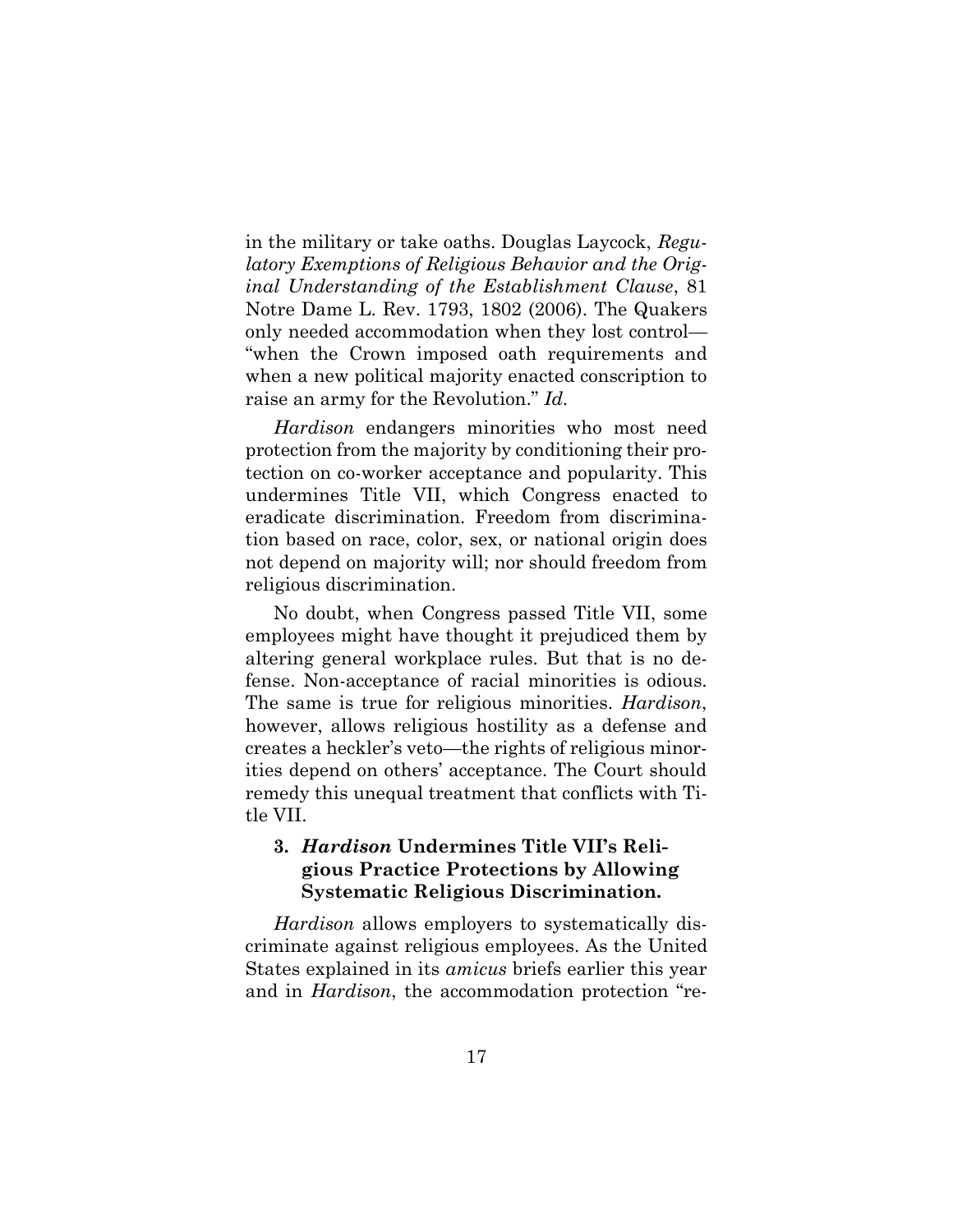moves an artificial barrier to equal employment opportunity \* \* \* except to the limited extent that a person's religious practice *significantly and demonstrably affects* the employer's business." U.S. *Amicus* Br. at 21, *Patterson*, *supra*, (No. 18-349) (quoting U.S. *Amicus* Br. at 20, *Hardison*, *supra*, (No. 75-1126). In this way, *Hardison* allows ambivalent employers and those governed by collective bargaining agreements to resurrect barriers that exclude religious minorities, which Congress directly sought to prevent.

*Hardison* also trivializes religion by allowing religious practice discrimination. It limits Title VII's protection to mere belief. The right to believe, however, is hollow without the right to practice—it subjects believers to persecution for following their faith. Douglas Laycock, *The Religious Exemption Debate*, 11 Rutgers J. L. & Religion 139, 176 (2009). The Court said in *Hardison* that policies that discriminate against Sabbatarians and exclude them from the workforce are not discriminatory because the policies apply equally. 432 U.S. at 78. But the Court failed to appreciate that the policy adopted in *Hardison* does not preclude employees from the workplace based on race, color, sex, or national origin. It does, however, systematically exclude members of Sabbatarian religions.

General policies that ban religious practices ban believers. Douglas Laycock, *Exemption Debate*, *supra*, at 150. In amending Title VII in 1972 Congress recognized that general workplace rules often discriminate against religious conduct and exclude from the workforce religious minorities—like the plaintiffs in *Dewey*  and *Riley*. Unlike other protected characteristics, conduct is inextricably associated with religion.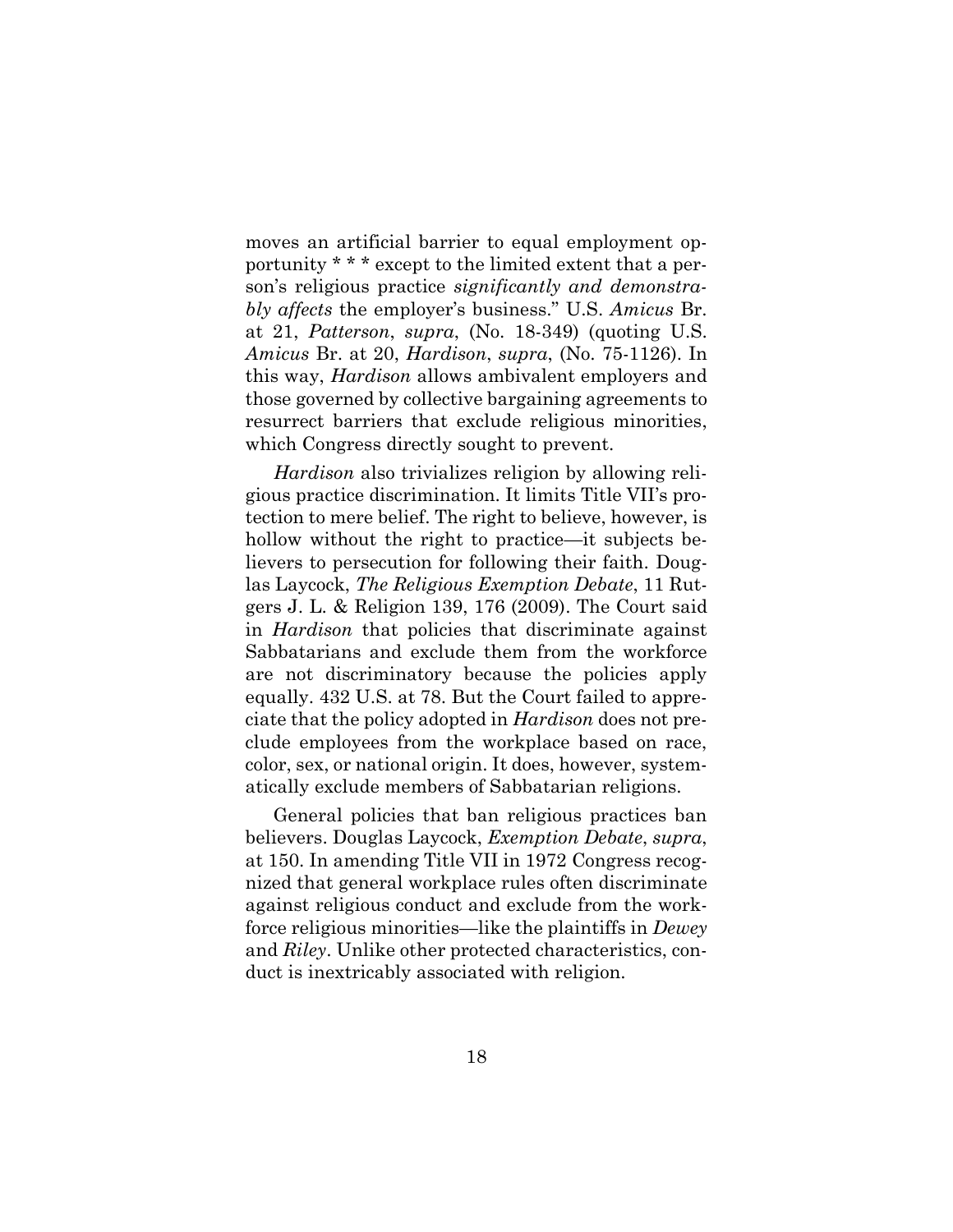It did not matter in *Hardison*, *Dewey*, or *Riley*  whether the employers explicitly prohibited Sabbatarians from employment or simply required all employees to work on the Sabbath. It likewise would not matter whether an employer bans Muslims and Jews or forbids head coverings and beards. Many Sabbatarians, Muslims, and Jews cannot work under such policies. Banning religious practices bans believers—even if the policies apply generally. *Id.* 

Congress therefore decided that Title VII protects both belief and practice. Because courts that only protected religious beliefs failed to adequately protect religious believers, Congress explicitly amended Title VII. *Hardison*, however, undermines Congress's intent and allows employers to exclude believers through policies that discriminate against religious practices. *Hardison* thus forces thousands of religious employees to make a cruel choice: surrender their religion or their job.

## **II.** *Hardison* **conflicts with this Court's Recent Precedent Protecting Religion in the Workplace.**

In *EEOC v. Abercrombie & Fitch Stores, Inc.*, 135 S. Ct. 2028 (2015), this Court held in a virtually unanimous decision that Title VII requires more than formal neutrality. The Court stated that disparate-treatment claims are not limited "to only those employer policies that treat religious practices less favorably than similar secular practices" *Id.* at 2034. Although a neutral policy may not be discriminatory in other contexts where conduct and status are unrelated, the Court clarified that formal neutrality does not apply to religion. *Id*. According to this Court, "Title VII does not demand mere neutrality with regard to religious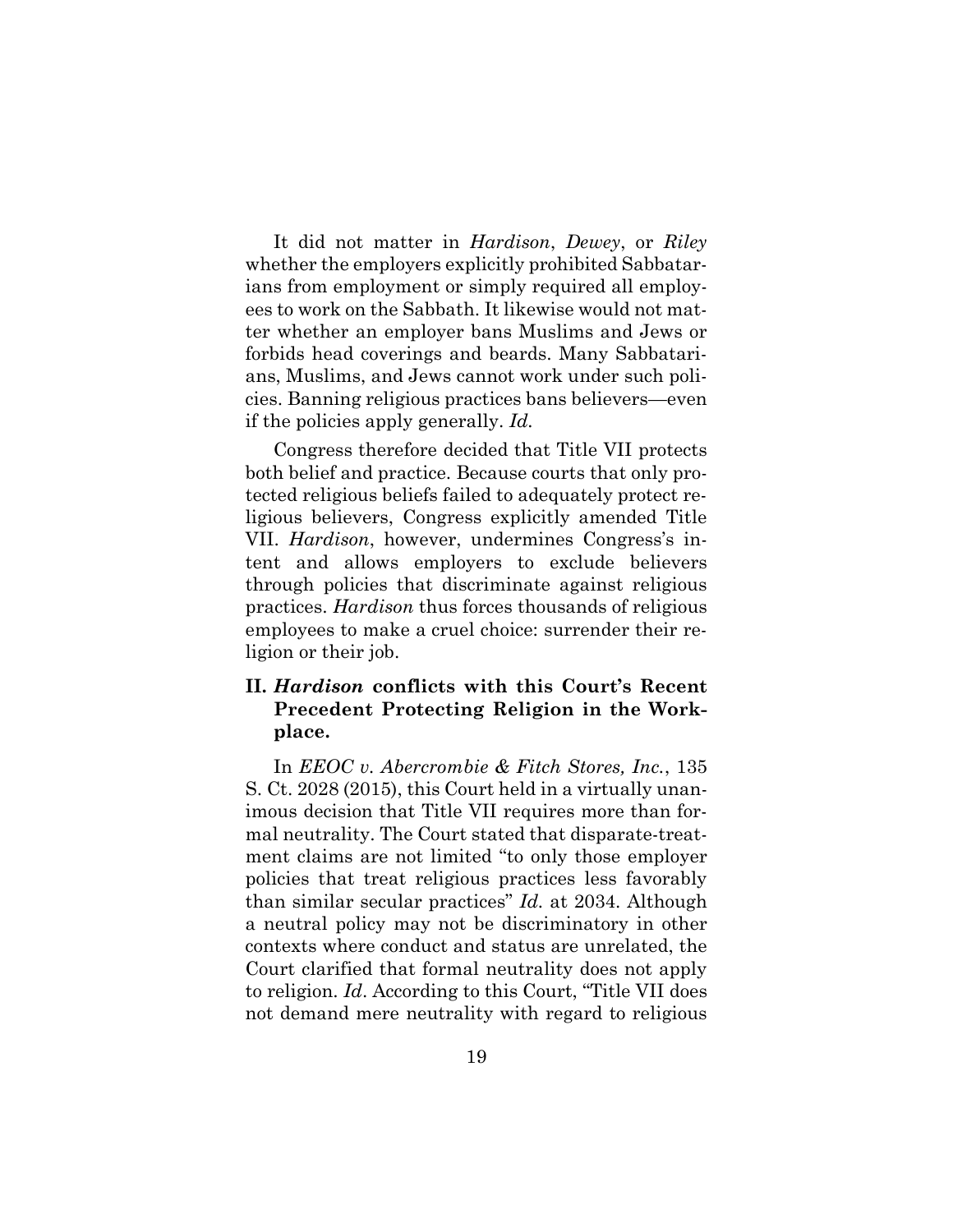practices—that they be treated no worse than other practices. Rather, it gives them favored treatment, affirmatively obligating employers not 'to fail or refuse to hire or discharge any individual . . . because of such individual's' 'religious observance and practice.'" *Id.* (quoting 42 U.S.C. §§ 2000e-2(a), 2000e(j)).

The Court clarified that employers have a right to adopt neutral policies, like the no-headwear policy at issue in *Abercrombie*. But when an employee or prospective employee requires a religious accommodation "it is no response that the subsequent 'fail[ure] . . . to hire' was due to an otherwise-neutral policy. Title VII requires otherwise-neutral policies to give way to the need for an accommodation." *Id.*

*Hardison* is impossible to reconcile with *Abercrombie*. The majority in *Hardison* intentionally refused accommodation to avoid favored religious treatment. *Abercrombie*, however, holds that Title VII demands "favored" religious treatment. Formally neutral rules are not a defense.

*Abercrombie* mirrors Justice Marshall's understanding of accommodation in his *Hardison* dissent. He wrote that accommodation "always result[s] in a privilege being 'allocated according to religious beliefs,' unless the employer gratuitously decides to repeal the rule in toto." *Hardison*, 432 U.S. at 88 (Marshall, J., dissenting). "[S]uch allocations are required" by Title VII, Justice Marshall explained, "unless 'undue hardship' would result." *Id.*